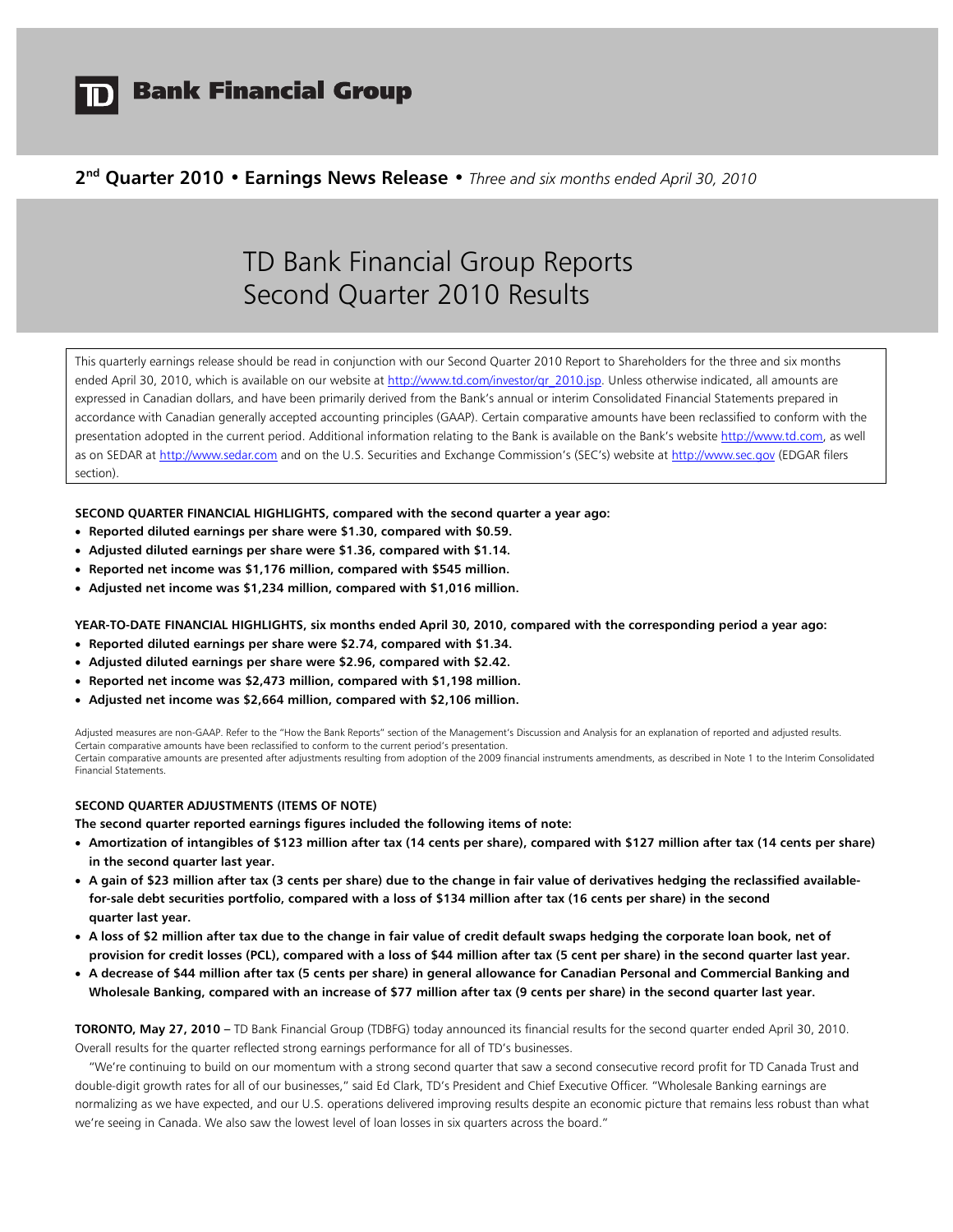#### **Canadian Personal and Commercial Banking**

Canadian Personal and Commercial Banking posted record earnings of \$761 million in the second quarter, up 29% from the same period last year, as revenue grew 11% while PCL declined by 10%. TD Canada Trust (TDCT) reported solid volume growth across most banking products including real estate secured lending and in personal and business deposits. Customer satisfaction also hit a record level in the quarter.

 "TDCT delivered its second record quarter in a row, building on the incredible momentum demonstrated by the franchise earlier this year. Loan losses have turned a corner and it seems that the economic recovery is taking hold in Canada." Clark said. "Simply put, with these financial results, record customer satisfaction levels and market share gains, this was an exceptional quarter for TDCT. We continue to expect strong but more moderate earnings growth for the balance of the year as we continue to invest in our businesses and volume growth rates slow."

#### **Wealth Management**

Global Wealth net income, which excludes TDBFG's reported investment in TD Ameritrade, was \$111 million in the quarter, up 42% compared with the second quarter last year, largely driven by fee revenue from higher client assets, strong trading volumes in the online brokerage business and improved net interest margin. TD Ameritrade contributed \$56 million in earnings to the segment, up 17% from the same period last year, due to higher earnings, partially offset by the stronger Canadian dollar.

"This was a very good quarter for our Wealth business. The rebound in equity markets we saw at the beginning of this year continued to help us grow assets in the quarter and transaction activity also remained strong," Clark said. "We're happy with the pace at which we're able to add new accounts and gather client assets. With that said, we remain cautiously optimistic about Wealth Management as market volatility continues to exist."

# **U.S. Personal and Commercial Banking**

U.S. Personal and Commercial Banking generated US\$241 million in net income in the quarter, up 45% on an adjusted basis from the second quarter last year. Revenue rose 11% from the same period a year ago, driven partly by a combined deposit fee structure introduced in connection with the Commerce conversion, and overall deposit growth. Total PCL dropped to US\$162 million, down 37% from the second quarter last year. Personal loan and deposit growth was strong compared to the same period last year, while average commercial loans decreased 1% because of lower customer demand.

 During the quarter, TD Bank, America's Most Convenient Bank, also acquired certain assets and liabilities of Riverside National Bank of Florida, First Federal Bank of North Florida and AmericanFirst Bank from the Federal Deposit Insurance Corporation (FDIC). Subsequent to the end of the quarter, TD announced an agreement to purchase The South Financial Group, Inc.

"TD Bank had a relatively strong quarter, given the lingering headwinds in the U.S. economy," said Clark. "We're pleased with our organic growth in the U.S. and the recent acquisitions, which will accelerate our growth in the deposit-rich Florida market and give us a strong entry point into North and South Carolina. The credit cycle in the U.S. appears to be improving faster than we expected, but we still see some challenges, including continuing low interest rates, intense competition for loans and deposits and new regulation of overdraft fees."

#### **Wholesale Banking**

Wholesale Banking reported net income of \$220 million, up 27% from the same period last year, which included losses related to the strategic decision to exit the investment portfolio. The segment delivered strong results across all of its key businesses, including higher credit and equity trading revenue.

"Our wholesale bank continues to perform well," Clark said. "However, as expected, the operating environment normalized considerably in the quarter as liquidity improved in key markets and margins narrowed as a result. We continue to focus on building our core franchise businesses, while at the same time remaining vigilant about managing our risks."

#### **Corporate**

The Corporate segment, which includes the Bank's other activities, had an adjusted net loss of \$159 million, up \$79 million from the same period last year. The higher loss was attributable to lower securitization gains, unfavourable valuations of hedges and higher net corporate expenses.

#### **Conclusion**

"We feel very good about another strong quarter as we move into the second half of the year," Clark said. "The credit picture has definitely improved and our investments in future growth will enable us to build on our successes to date when the remaining economic headwinds subside. Our capital levels remain very strong, leaving us well-positioned to address global capital reforms. We continue to urge regulators to move quickly and focus on addressing the root causes of the financial crisis."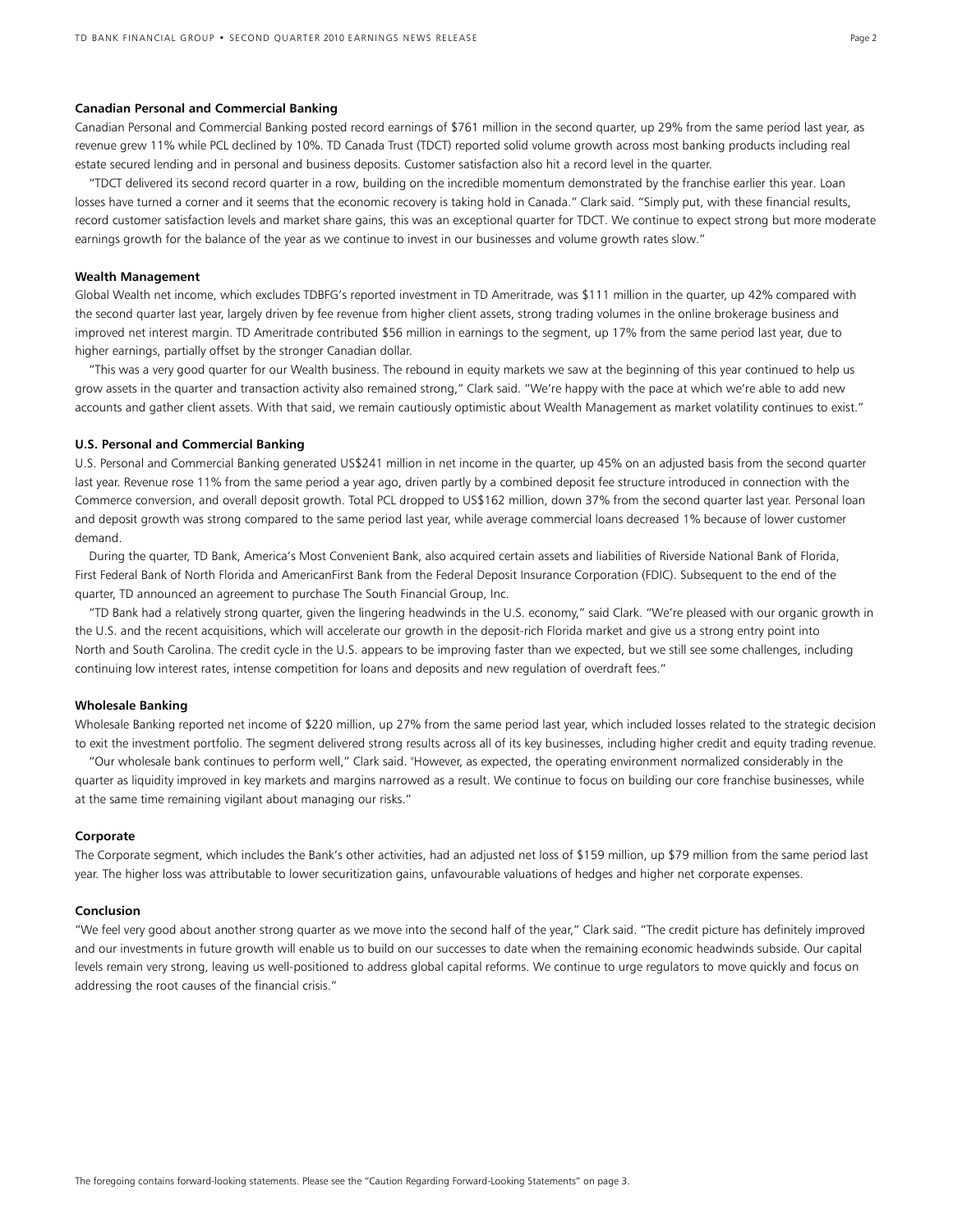### *Caution Regarding Forward-Looking Statements*

From time to time, the Bank makes written and oral forward-looking statements, including in this document, in other filings with Canadian regulators or the U.S. Securities and Exchange Commission (SEC), and in other communications. In addition, representatives of the Bank may make forward-looking statements orally to analysts, investors, the media and others. All such statements are made pursuant to the "safe harbour" provisions of applicable Canadian and U.S. securities legislation, including the U.S. Private Securities Litigation Reform Act of 1995. Forward-looking statements include, among others, statements made in this earnings news release in the "Business Outlook" section for each segment and in other statements regarding the Bank's objectives and priorities for 2010 and beyond and strategies to achieve them, and the Bank's anticipated financial performance. Forward-looking statements are typically identified by words such as "will", "should", "believe", "expect", "anticipate", "intend", "estimate", "plan", "may" and "could".

 By their very nature, these statements require the Bank to make assumptions and are subject to inherent risks and uncertainties, general and specific. Especially in light of the uncertainty related to the financial, economic and regulatory environments, such risks and uncertainties – many of which are beyond the Bank's control and the effects of which can be difficult to predict – may cause actual results to differ materially from the expectations expressed in the forwardlooking statements. Risk factors that could cause such differences include: credit, market (including equity, commodity, foreign exchange and interest rate), liquidity, operational, reputational, insurance, strategic, regulatory, legal and other risks, all of which are discussed in the Management's Discussion and Analysis (MD&A) in the Bank's 2009 Annual Report. Additional risk factors include changes to and new interpretations of risk-based capital guidelines and reporting instructions; increased funding costs for credit due to market illiquidity and competition for funding; the failure of third parties to comply with their obligations to the Bank or its affiliates relating to the care and control of information; and the use of new technologies in unprecedented ways to defraud the Bank or its customers and the organized efforts of increasingly sophisticated parties who direct their attempts to defraud the Bank or its customers through many channels. We caution that the preceding list is not exhaustive of all possible risk factors and other factors could also adversely affect the Bank's results. For more detailed information, please see the Risk Factors and Management section of the MD&A, starting on page 65 of the Bank's 2009 Annual Report. All such factors should be considered carefully, as well as other uncertainties and potential events, and the inherent uncertainty of forward-looking statements, when making decisions with respect to the Bank and undue reliance should not be placed on the Bank's forward-looking statements.

 Material economic assumptions underlying the forward-looking statements contained in this document are set out in the Bank's 2009 Annual Report under the heading "Economic Summary and Outlook", as updated in the Second Quarter 2010 Report to Shareholders; and for each of the business segments, under the headings "Business Outlook and Focus for 2010", as updated in this earnings news release under the headings "Business Outlook".

Any forward-looking statements contained in this document represent the views of management only as of the date hereof and are presented for the purpose of assisting the Bank's shareholders and analysts in understanding the Bank's financial position, objectives and priorities and anticipated financial performance as at and for the periods ended on the dates presented, and may not be appropriate for other purposes. The Bank does not undertake to update any forward-looking statements, whether written or oral, that may be made from time to time by or on its behalf, except as required under applicable securities legislation.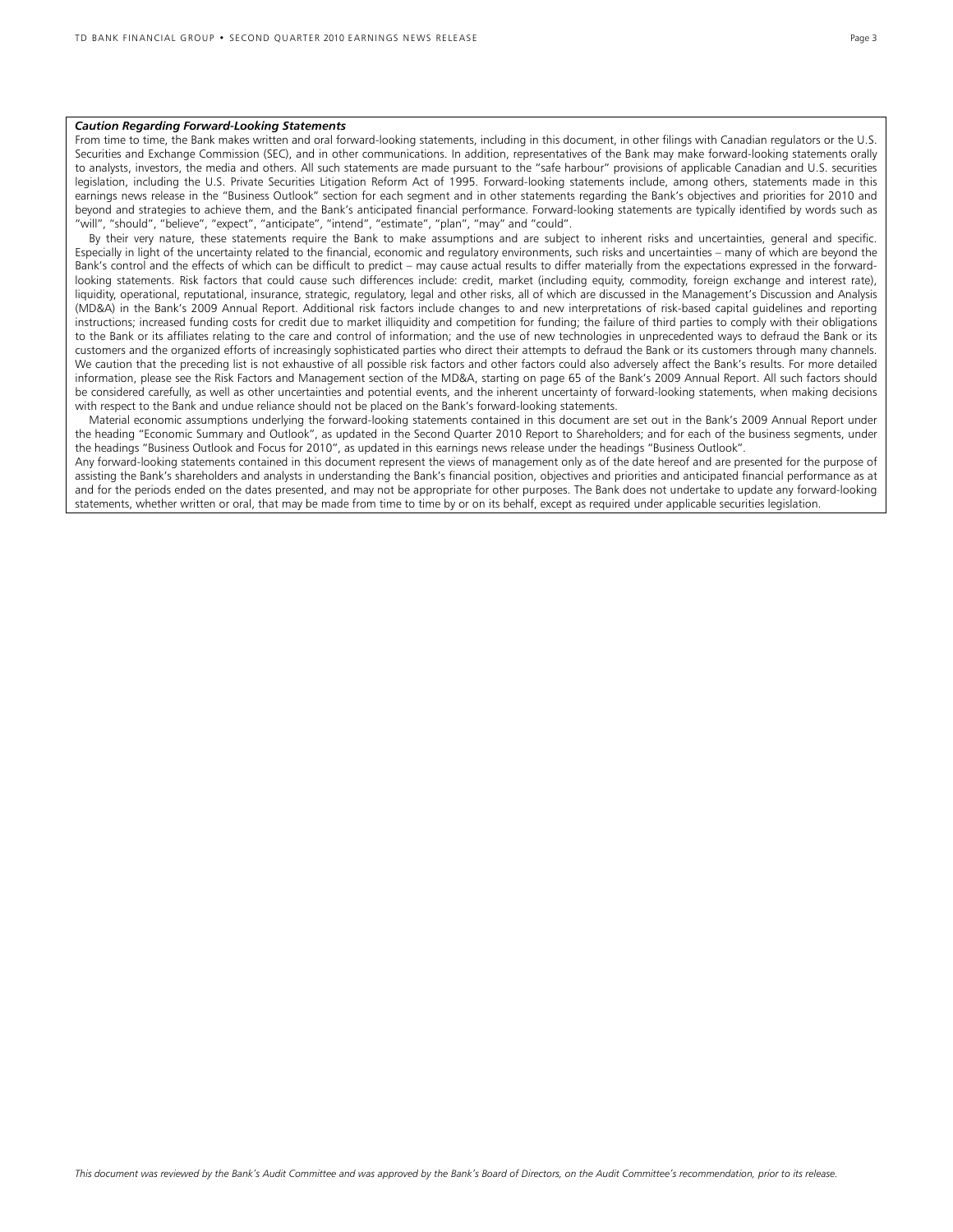# **FINANCIAL HIGHLIGHTS**

| (millions of Canadian dollars, except as noted)               | For the three months ended |           |                              | For the six months ended |                                            |  |
|---------------------------------------------------------------|----------------------------|-----------|------------------------------|--------------------------|--------------------------------------------|--|
|                                                               | Apr. 30, 2010 Jan. 31 2010 |           | Apr. 30, 2009 <sup>1,2</sup> |                          | Apr. 30, 2010 Apr. 30, 2009 <sup>1,2</sup> |  |
| <b>Results of operations</b>                                  |                            |           |                              |                          |                                            |  |
| Total revenue                                                 | \$4,767                    | \$5,037   | \$4,325                      | \$9,804                  | \$8,475                                    |  |
| Provision for credit losses                                   | 365                        | 517       | 772                          | 882                      | 1,402                                      |  |
| Non-interest expenses                                         | 2,953                      | 2,981     | 3,051                        | 5,934                    | 6,071                                      |  |
| Net income – reported <sup>3</sup>                            | 1,176                      | 1,297     | 545                          | 2,473                    | 1,198                                      |  |
| Net income $-$ adjusted <sup>3</sup>                          | 1,234                      | 1,430     | 1,016                        | 2,664                    | 2,106                                      |  |
| Economic profit <sup>4</sup>                                  | 200                        | 367       | (40)                         | 572                      | 44                                         |  |
| Return on common equity - reported                            | 13.0%                      | 14.0%     | 5.6%                         | 13.5%                    | 6.4%                                       |  |
| Return on invested capital <sup>4</sup>                       | 12.0%                      | 13.6%     | 9.6%                         | 12.9%                    | 10.2%                                      |  |
| <b>Financial position</b>                                     |                            |           |                              |                          |                                            |  |
| Total assets                                                  | \$573,905                  | \$567,454 | \$575,628                    | \$573,905                | \$575,628                                  |  |
| Total risk-weighted assets                                    | 187,174                    | 190,644   | 199,308                      | 187,174                  | 199,308                                    |  |
| Total shareholders' equity                                    | 38,424                     | 39,474    | 40,372                       | 38,424                   | 40,372                                     |  |
| <b>Financial ratios</b>                                       |                            |           |                              |                          |                                            |  |
| Efficiency ratio – reported <sup>3</sup>                      | 61.9%                      | 59.2%     | 70.6%                        | 60.5%                    | 71.6%                                      |  |
| Efficiency ratio – adjusted <sup>3</sup>                      | 59.2%                      | 55.1%     | 60.3%                        | 57.1%                    | 60.9%                                      |  |
| Tier 1 capital to risk-weighted assets                        | 12.0%                      | 11.5%     | 10.8%                        | 12.0%                    | 10.8%                                      |  |
| Provision for credit losses as a % of net average loans       | 0.58%                      | 0.79%     | 1.25%                        | 0.68%                    | 1.12%                                      |  |
| <b>Common share information - reported (Canadian dollars)</b> |                            |           |                              |                          |                                            |  |
| Per share                                                     |                            |           |                              |                          |                                            |  |
| Basic earnings                                                | \$1.31                     | \$1.45    | \$0.59                       | \$2.76                   | \$1.34                                     |  |
| Diluted earnings                                              | 1.30                       | 1.44      | 0.59                         | 2.74                     | 1.34                                       |  |
| <b>Dividends</b>                                              | 0.61                       | 0.61      | 0.61                         | 1.22                     | 1.22                                       |  |
| Book value                                                    | 40.35                      | 41.86     | 43.47                        | 40.35                    | 43.47                                      |  |
| Closing share price                                           | 75.50                      | 63.00     | 47.10                        | 75.50                    | 47.10                                      |  |
| Shares outstanding (millions)                                 |                            |           |                              |                          |                                            |  |
| Average basic                                                 | 863.8                      | 859.3     | 848.8                        | 861.5                    | 840.6                                      |  |
| Average diluted                                               | 869.4                      | 864.2     | 849.8                        | 866.7                    | 841.9                                      |  |
| End of period                                                 | 868.2                      | 862.0     | 850.6                        | 868.2                    | 850.6                                      |  |
| Market capitalization (billions of Canadian dollars)          | \$65.6                     | \$54.3    | \$40.1                       | \$65.6                   | \$40.1                                     |  |
| Dividend yield                                                | 3.5%                       | 3.8%      | 5.9%                         | 3.5%                     | 5.3%                                       |  |
| Dividend payout ratio                                         | 46.8%                      | 42.0%     | 102.8%                       | 44.3%                    | 91.7%                                      |  |
| Price to earnings ratio                                       | 15.5                       | 15.1      | 12.5                         | 15.5                     | 12.5                                       |  |
| <b>Common share information - adjusted (Canadian dollars)</b> |                            |           |                              |                          |                                            |  |
| Per share earnings                                            |                            |           |                              |                          |                                            |  |
| <b>Basic</b>                                                  | \$1.37                     | \$1.61    | \$1.15                       | \$2.98                   | \$2.42                                     |  |
| Diluted                                                       | 1.36                       | 1.60      | 1.14                         | 2.96                     | 2.42                                       |  |
| Dividend payout ratio                                         | 44.5%                      | 37.9%     | 53.1%                        | 41.0%                    | 50.8%                                      |  |
| Price to earnings ratio                                       | 12.8                       | 11.1      | 10.4                         | 12.8                     | 10.4                                       |  |

<sup>1</sup> As explained in the "How the Bank Reports" section, effective the second quarter ended April 30, 2009, the reporting periods of U.S. entities are aligned with the reporting period of

the Bank. Prior to April 30, 2009, the reporting period of TD Bank, N.A. was included in the Bank's financial statements on a one month lag.<br><sup>2</sup> Certain comparative amounts are presented after adjustments resulting from ad Consolidated Financial Statements.

<sup>3</sup> Adjusted and reported results are explained in the "How the Bank Reports" section, which includes reconciliation between reported and adjusted results.<br><sup>4</sup> Economic profit and return on invested capital are non-GAAP fi

# **HOW WE PERFORMED**

#### **How the Bank Reports**

The Bank prepares its Interim Consolidated Financial Statements in accordance with GAAP and refers to results prepared in accordance with GAAP as "reported" results. The Bank also utilizes non-GAAP financial measures to arrive at "adjusted" results to assess each of its businesses and to measure overall Bank performance. To arrive at adjusted results, the Bank removes "items of note", net of income taxes, from reported results. The items of note relate to items which management does not believe are indicative of underlying business performance. The Bank believes that adjusted results provide the reader with a better understanding of how management views the Bank's performance. The items of note are listed in the table on the following page. As explained, adjusted results are different from reported results determined in accordance with GAAP. Adjusted results, items of note, and related terms used in this document are not defined terms under GAAP and, therefore, may not be comparable to similar terms used by other issuers.

 Effective April 30, 2009, the reporting periods of TD Bank, N.A., which operates as TD Bank, America's Most Convenient Bank, were aligned with the reporting period of the Bank to eliminate the one month lag in financial reporting. Prior to April 30, 2009, the reporting period of TD Bank, N.A. was included in the Bank's financial statements on a one month lag. In accordance with the CICA Handbook Section 1506, *Accounting Changes*, this alignment is considered a change in accounting policy. The Bank has assessed that the impact to prior periods is not material and therefore, an adjustment was made to opening retained earnings of the second quarter of 2009, to align the reporting period of TD Bank, N.A. to that of the Bank's reporting period.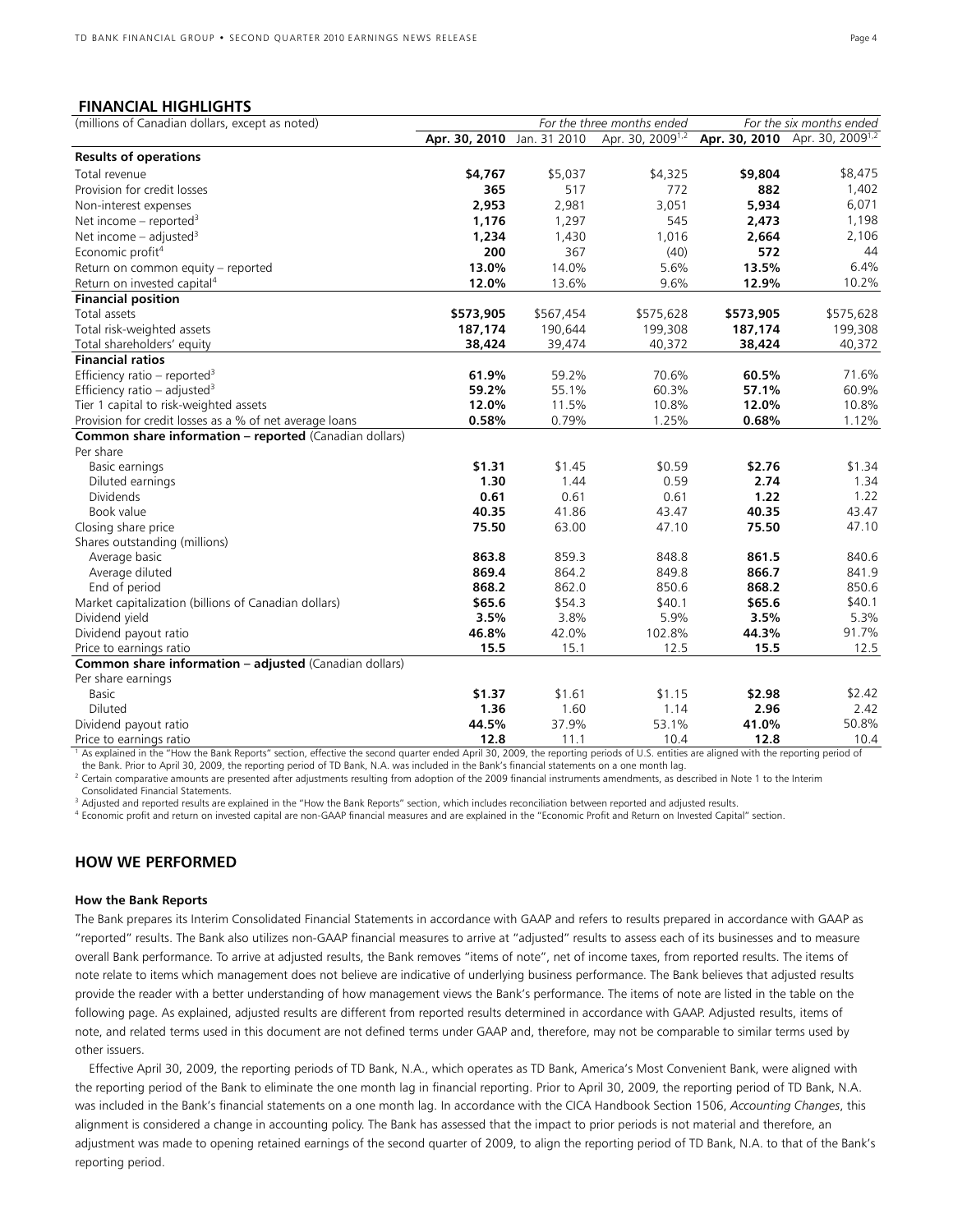#### **Operating Results – Reported**

| (millions of Canadian dollars)                                                                           | For the three months ended |         |                                          | For the six months ended |                            |
|----------------------------------------------------------------------------------------------------------|----------------------------|---------|------------------------------------------|--------------------------|----------------------------|
|                                                                                                          | Apr. 30, 2010              |         | Jan. 31, 2010 Apr. 30, 2009 <sup>1</sup> | Apr. 30, 2010            | Apr. 30, 2009 <sup>1</sup> |
| Net interest income                                                                                      | \$2,790                    | \$2,849 | \$2,940                                  | \$5,639                  | \$5,668                    |
| Non-interest income                                                                                      | 1,977                      | 2,188   | 1,385                                    | 4,165                    | 2,807                      |
| Total revenue                                                                                            | 4,767                      | 5.037   | 4.325                                    | 9,804                    | 8.475                      |
| Provision for credit losses                                                                              | 365                        | 517     | 772                                      | 882                      | 1,402                      |
| Non-interest expenses                                                                                    | 2,953                      | 2,981   | 3,051                                    | 5,934                    | 6,071                      |
| Income before income taxes, non-controlling interests<br>in subsidiaries, and equity in net income of an |                            |         |                                          |                          |                            |
| associated company                                                                                       | 1,449                      | 1,539   | 502                                      | 2,988                    | 1,002                      |
| Provision for (recovery of) income taxes                                                                 | 308                        | 270     | (8)                                      | 578                      | (100)                      |
| Non-controlling interests in subsidiaries, net of income taxes                                           | 26                         | 27      | 28                                       | 53                       | 56                         |
| Equity in net income of an associated company,                                                           |                            |         |                                          |                          |                            |
| net of income taxes                                                                                      | 61                         | 55      | 63                                       | 116                      | 152                        |
| Net income - reported                                                                                    | 1,176                      | 1,297   | 545                                      | 2,473                    | 1,198                      |
| Preferred dividends                                                                                      | 48                         | 49      | 41                                       | 97                       | 70                         |
| Net income available to common                                                                           |                            |         |                                          |                          |                            |
| shareholders - reported                                                                                  | \$1,128                    | \$1,248 | \$504                                    | \$2,376                  | \$1,128                    |

<sup>1</sup> Certain comparative amounts are presented after adjustments resulting from adoption of the 2009 financial instruments amendments, as described in Note 1 to the Interim Consolidated Financial Statements.

The following table provides a reconciliation between the Bank's adjusted and reported results.

# **Non-GAAP Financial Measures – Reconciliation of Adjusted to Reported Net Income**

| Operating results - adjusted                                           |                                           |         | For the three months ended |               | For the six months ended |
|------------------------------------------------------------------------|-------------------------------------------|---------|----------------------------|---------------|--------------------------|
| (millions of Canadian dollars)                                         | Apr. 30, 2010 Jan. 31, 2010 Apr. 30, 2009 |         |                            | Apr. 30, 2010 | Apr. 30, 2009            |
| Net interest income                                                    | \$2,790                                   | \$2,849 | \$2,940                    | \$5,639       | \$5,668                  |
| Non-interest income <sup>1</sup>                                       | 1,948                                     | 2,162   | 1,612                      | 4,110         | 3,334                    |
| Total revenue                                                          | 4,738                                     | 5,011   | 4,552                      | 9,749         | 9,002                    |
| Provision for credit losses <sup>2</sup>                               | 425                                       | 517     | 662                        | 942           | 1,212                    |
| Non-interest expenses <sup>3</sup>                                     | 2,804                                     | 2,761   | 2,745                      | 5,565         | 5,486                    |
| Income before income taxes, non-controlling interests                  |                                           |         |                            |               |                          |
| in subsidiaries, and equity in net income of an                        |                                           |         |                            |               |                          |
| associated company                                                     | 1,509                                     | 1,733   | 1,145                      | 3,242         | 2,304                    |
| Provision for (recovery of) income taxes <sup>4</sup>                  | 332                                       | 348     | 180                        | 680           | 325                      |
| Non-controlling interests in subsidiaries, net of income taxes         | 26                                        | 27      | 28                         | 53            | 56                       |
| Equity in net income of an associated company,                         |                                           |         |                            |               |                          |
| net of income taxes <sup>5</sup>                                       | 83                                        | 72      | 79                         | 155           | 183                      |
| Net income - adjusted                                                  | 1,234                                     | 1,430   | 1,016                      | 2,664         | 2,106                    |
| Preferred dividends                                                    | 48                                        | 49      | 41                         | 97            | 70                       |
| Net income available to common                                         |                                           |         |                            |               |                          |
| shareholders - adjusted                                                | 1,186                                     | 1,381   | 975                        | 2,567         | 2,036                    |
| Adjustments for items of note, net of income taxes                     |                                           |         |                            |               |                          |
| Amortization of intangibles <sup>6</sup>                               | (123)                                     | (112)   | (127)                      | (235)         | (254)                    |
| Increase (decrease) in fair value of derivatives hedging the           |                                           |         |                            |               |                          |
| reclassified available-for-sale debt securities portfolio <sup>7</sup> | 23                                        | 4       | (134)                      | 27            | (334)                    |
| Restructuring and integration charges relating to the                  |                                           |         |                            |               |                          |
| Commerce acquisition <sup>8</sup>                                      |                                           | (46)    | (50)                       | (46)          | (117)                    |
| Increase (decrease) in fair value of credit default swaps              |                                           |         |                            |               |                          |
| hedging the corporate loan book, net of provision                      |                                           |         |                            |               |                          |
| for credit losses <sup>9</sup>                                         | (2)                                       | (7)     | (44)                       | (9)           | (32)                     |
| Recovery of (provision for) income taxes due to changes                |                                           |         |                            |               |                          |
| in statutory income tax rates <sup>10</sup>                            |                                           | 11      |                            | 11            |                          |
| Release of (provision for) insurance claims <sup>11</sup>              |                                           | 17      |                            | 17            |                          |
| General allowance release (increase) in Canadian Personal and          |                                           |         |                            |               |                          |
| Commercial Banking and Wholesale Banking <sup>12</sup>                 | 44                                        |         | (77)                       | 44            | (132)                    |
| Settlement of TD Banknorth shareholder litigation <sup>13</sup>        |                                           |         | (39)                       |               | (39)                     |
| Total adjustments for items of note                                    | (58)                                      | (133)   | (471)                      | (191)         | (908)                    |
| Net income available to common                                         |                                           |         |                            |               |                          |
| shareholders - reported                                                | \$1,128                                   | \$1,248 | \$504                      | \$2,376       | \$1,128                  |

1 Adjusted non-interest income excludes the following items of note: *second quarter 2010* – \$5 million loss due to change in fair value of credit default swaps (CDS) hedging the corporate loan book, as explained in footnote 9; \$34 million gain due to change in fair value of derivatives hedging the reclassified available-for-sale (AFS) debt securities portfolio, as explained in footnote 7; first quarter 2010 – \$11 million loss due to change in fair value of CDS hedging the corporate loan book; \$12 million gain due to change in fair value of derivatives hedging the reclassified AFS debt securities portfolio; \$25 million recovery of insurance claims, as explained in footnote 11; *second quarter 2009* – \$61 million loss due to change in fair value of CDS hedging the corporate loan book; \$166 million loss due to change in fair value of derivatives hedging the reclassified AFS debt securities portfolio; *first quarter 2009* – \$13 million gain due to change in fair value of CDS hedging the corporate loan book; \$313 million loss due to change in fair value of derivatives hedging the

<sup>2</sup> Adjusted provision for credit losses (PCL) excludes the following items of note: second quarter 2010 - \$60 million release in general allowance for credit losses in Canadian Personal and Commercial Banking and Wholesale Banking; *second quarter 2009* – \$110 million increase in general allowance for credit losses in Canadian Personal and Commercial Banking (excluding VFC) and Wholesale Banking; *first quarter 2009* – \$80 million increase in general allowance for credit losses in Canadian Personal and Commercial Banking (excluding VFC) and Wholesale Banking.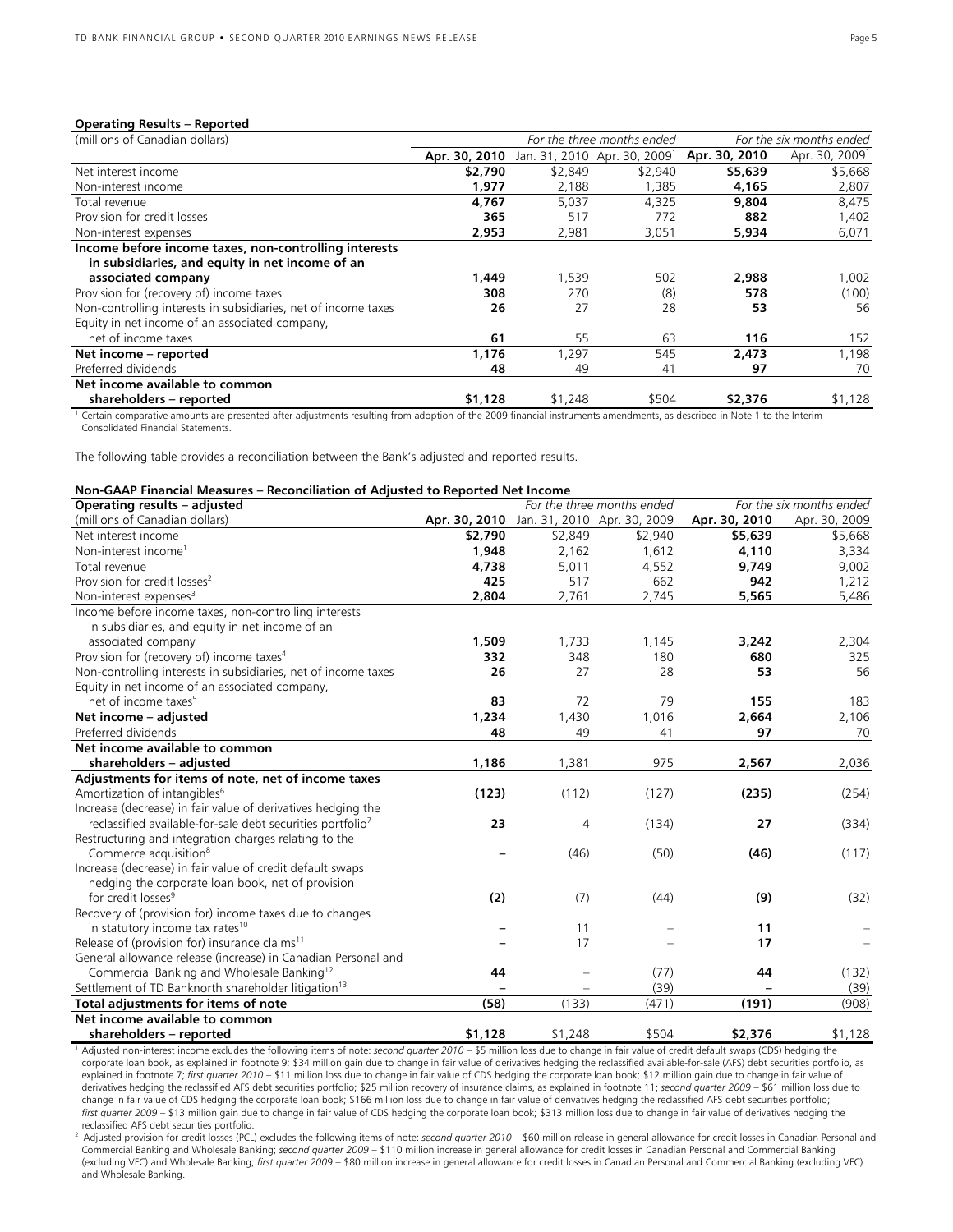- <sup>3</sup> Adjusted non-interest expenses excludes the following items of note: *second quarter 2010* \$149 million amortization of intangibles, as explained in footnote 6; first quarter 2010 -\$149 million amortization of intangibles; \$71 million restructuring and integration charges related to the Commerce acquisition, as explained in footnote 8; *second quarter 2009* \$171 million amortization of intangibles; \$77 million restructuring and integration charges related to the Commerce acquisition; settlement of TD Banknorth shareholder litigation of \$58 million, as explained in footnote 13; *first quarter 2009* – \$173 million amortization of intangibles; \$106 million restructuring and integration charges related to the Commerce acquisition.
- <sup>4</sup> For reconciliation between reported and adjusted provision for income taxes, see the 'Non-GAAP Financial Measures Reconciliation of Reported to Adjusted Provision for Income Taxes' table in the "Taxes" section.
- 5 Adjusted equity in net income of an associated company excludes the following items of note: *second quarter 2010* \$22 million amortization of intangibles, as explained in footnote 6; *first quarter 2010* – \$17 million amortization of intangibles; *second quarter 2009* – \$16 million amortization of intangibles; *first quarter 2009* – \$15 million amortization of intangibles.
- <sup>6</sup> Amortization of intangibles primarily relates to the Canada Trust acquisition in 2000, the TD Banknorth acquisition in 2005 and its privatization in 2007, the Commerce acquisition in 2008, the acquisitions by TD Banknorth of Hudson United Bancorp (Hudson) in 2006 and Interchange Financial Services (Interchange) in 2007, and the amortization of intangibles included in equity in net income of TD Ameritrade.
- $^7$  Effective August 1, 2008, as a result of deterioration in markets and severe dislocation in the credit market, the Bank changed its trading strategy with respect to certain trading debt securities. The Bank no longer intends to actively trade in these debt securities. Accordingly, the Bank reclassified certain debt securities from trading to the available-for-sale category in accordance with the Amendments to CICA Handbook Section 3855, *Financial Instruments – Recognition and Measurement*. As part of the Bank's trading strategy, these debt securities are economically hedged, primarily with CDS and interest rate swap contracts. This includes foreign exchange translation exposure related to the debt securities portfolio and the derivatives hedging it. These derivatives are not eligible for reclassification and are recorded on a fair value basis with changes in fair value recorded in the period's earnings. Management believes that this asymmetry in the accounting treatment between derivatives and the reclassified debt securities results in volatility in earnings from period to period that is not indicative of the economics of the underlying business performance in Wholesale Banking. As a result, the derivatives are accounted for on an accrual basis in Wholesale Banking and the gains and losses related to the derivatives in excess of the accrued amounts are reported in the Corporate segment. Adjusted results of the Bank exclude the gains and losses of the derivatives in excess of the accrued amount.
- <sup>8</sup> As a result of the acquisition of Commerce and related restructuring and integration initiatives undertaken, the Bank incurred restructuring and integration charges. Restructuring charges consisted of employee severance costs, the costs of amending certain executive employment and award agreements, contract termination fees, and the write-down of longlived assets due to impairment. Integration charges consisted of costs related to employee retention, external professional consulting charges, and marketing (including customer communication and rebranding). As of Q1 2010, US\$550 million in total had been disclosed as the item of note for restructuring and integration charges related to the acquisition of Commerce and related initiatives in the relevant quarters. U.S. Personal and Commercial Banking has elected not to include any further Commerce-related restructuring and integration charges in this item of note as the efforts in these areas wind down and in light of the fact that the restructuring and integration is substantially complete. US\$14 million of non-
- interest expenses in Q1 2010 relating to residual restructuring and integration was not included in the amount of the item of note that quarter.<br><sup>9</sup> The Bank purchases CDS to hedge the credit risk in Wholesale Banking's co value with changes in fair value recognized in current period's earnings. The related loans are accounted for at amortized cost. Management believes that this asymmetry in the accounting treatment between CDS and loans would result in periodic profit and loss volatility which is not indicative of the economics of the corporate loan portfolio or the underlying business performance in Wholesale Banking. As a result, the CDS are accounted for on an accrual basis in Wholesale Banking and the gains and losses on the CDS, in excess of the accrued cost, are reported in the Corporate segment. Adjusted earnings exclude the gains and losses on the CDS in excess of the accrued cost. When a credit event occurs in the corporate loan book that has an associated CDS hedge, the PCL related to the portion that was hedged via the CDS is netted against this item of note.<br><sup>10</sup> This represents the impact of scheduled changes in the income tax s
- 
- government's legislation effectively capping minor injury insurance claims was challenged and held to be unconstitutional. In Q3 2009, the government of Alberta won its appeal of the decision. The plaintiffs sought leave to appeal the decision to the Supreme Court of Canada and in Q1 2010, the Supreme Court of Canada denied the plaintiffs' application to seek leave to appeal. As result of this favourable outcome, the Bank released its provision related to the minor injury cap litigation in Alberta. The provision for the case in the Atlantic provinces remains as the ultimate outcome is not yet determinable.
- <sup>12</sup> Effective November 1, 2009, TD Financing Services (formerly VFC Inc.) aligned their loan loss methodology with that used for all other Canadian Personal and Commercial Banking retail loans; any general provisions resulting from the revised methodology are included.
- <sup>13</sup> Upon the announcement of the privatization of TD Banknorth in November 2006, certain minority shareholders of TD Banknorth initiated class action litigation alleging various claims against the Bank, TD Banknorth, and TD Banknorth officers and directors. The parties agreed to settle the litigation in February 2009 for \$61.3 million (US\$50 million) of which \$3.7 million (US\$3 million) had been previously accrued on privatization. The Court of Chancery in Delaware approved the settlement of the TD Banknorth Shareholders' Litigation effective June 24, 2009, and the settlement became final.

#### **Reconciliation of Reported Earnings per Share (EPS) to Adjusted EPS1**

| (Canadian dollars)                        |               | For the three months ended |        | For the six months ended                        |                            |
|-------------------------------------------|---------------|----------------------------|--------|-------------------------------------------------|----------------------------|
|                                           | Apr. 30, 2010 | Jan. 31, 2010              |        | Apr. 30, 2009 <sup>2</sup> <b>Apr. 30, 2010</b> | Apr. 30, 2009 <sup>2</sup> |
| Diluted – reported                        | \$1.30        | \$1.44                     | \$0.59 | \$2.74                                          | \$1.34                     |
| Items of note affecting income (as above) | 0.06          | 0.16                       | 0.55   | 0.22                                            | 1.08                       |
| Diluted – adjusted                        | \$1.36        | \$1.60                     | \$1.14 | \$2.96                                          | \$2.42                     |
| <b>Basic – reported</b>                   | \$1.31        | \$1.45                     | \$0.59 | \$2.76                                          | \$1.34                     |

<sup>1</sup> EPS is computed by dividing net income available to common shareholders by the weighted-average number of shares outstanding during the period. As a result, the sum of the quarterly EPS may not equal to year-to-date EPS.

 $^2$  Certain comparative amounts are presented after adjustments resulting from adoption of the 2009 financial instruments amendments, as described in Note 1 to the Interim Consolidated Financial Statements.

#### **Significant Events in 2010**

On May 17, 2010, the Bank announced that it has signed a definitive agreement with The South Financial Group, Inc. (South Financial) for the Bank to acquire 100% of the outstanding common shares of South Financial for approximately \$61 million in cash or the Bank's common stock. In addition, immediately prior to completion of the transaction, the United States Department of the Treasury will sell to the Bank its South Financial preferred stock and the associated warrant acquired under the Treasury's Capital Purchase Program and discharge all accrued but unpaid dividends on that stock for total cash consideration of approximately \$130.6 million. The transaction is expected to close in the third quarter of 2010, promptly following receipt of regulatory approvals and approval by South Financial's shareholders.

 As at March 31, 2010, South Financial had total assets of US\$12.4 billion and total deposits of US\$9.8 billion. The transaction is expected to be slightly accretive to the Bank's earnings in fiscal 2011 and have an impact of 40 – 50 basis points (bps) on Tier 1 capital after taking into account the issuance by the Bank of approximately \$250 million worth of common shares in Canada prior to closing, for prudent capital management.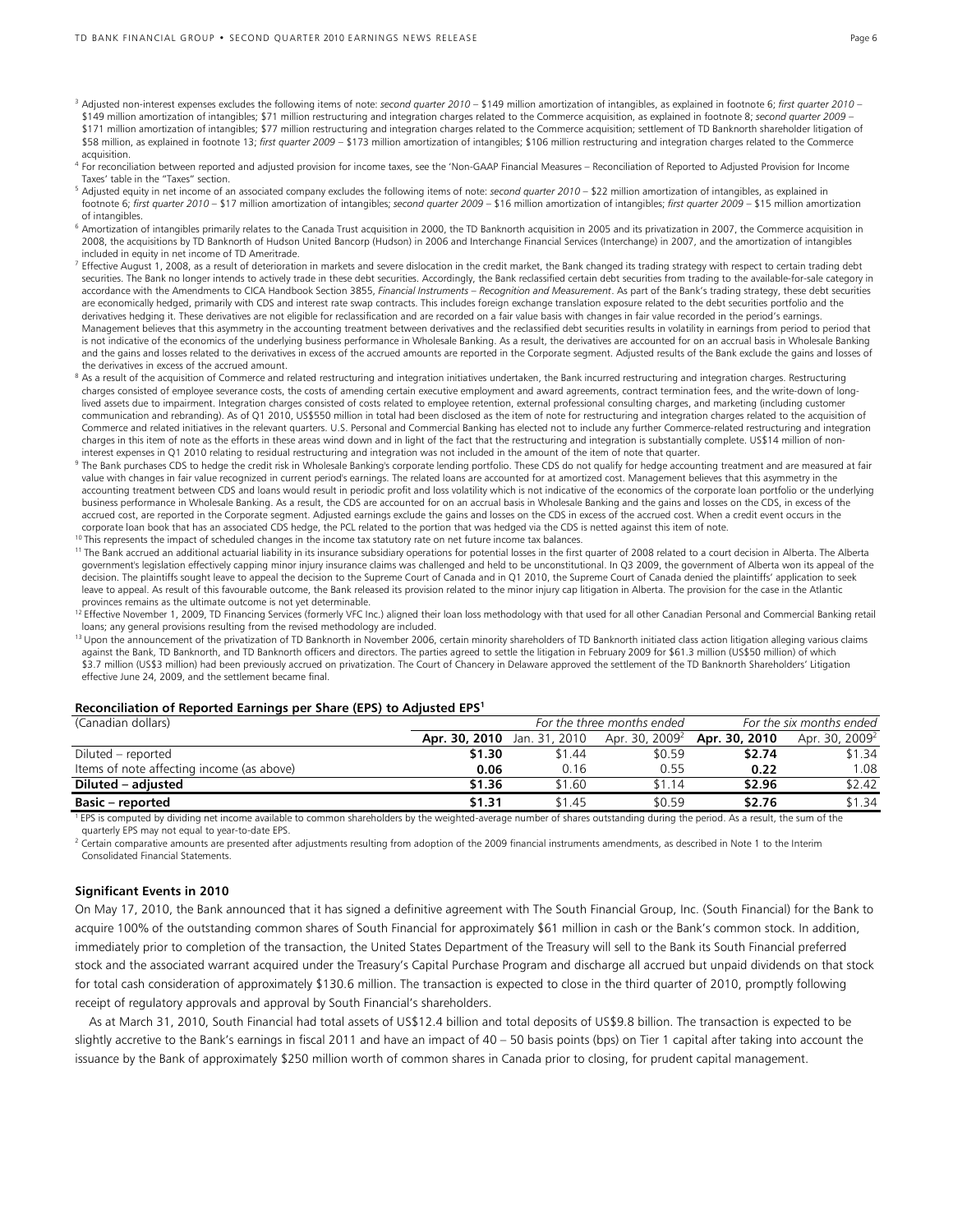# **HOW OUR BUSINESSES PERFORMED**

For management reporting purposes, the Bank's operations and activities are organized around four key business segments operating in a number of locations in key financial centres around the globe: Canadian Personal and Commercial Banking, including TD Canada Trust and TD Insurance; Wealth Management, including TD Waterhouse and an investment in TD Ameritrade; U.S. Personal and Commercial Banking including TD Bank, America's Most Convenient Bank; and Wholesale Banking, including TD Securities. The Bank's other activities are grouped into the Corporate segment.

 Results of each business segment reflect revenue, expenses, assets, and liabilities generated by the businesses in that segment. The Bank measures and evaluates the performance of each segment based on adjusted results where applicable, and for those segments the Bank notes that the measure is adjusted. Amortization of intangible expenses is included in the Corporate segment. Accordingly, net income for the operating business segments is presented before amortization of intangibles, as well as any other items of note not attributed to the operating segments. For further details, see the "How the Bank Reports" section, the "Business Focus" section in the 2009 Annual Report, and Note 34 to the 2009 Consolidated Financial Statements. For information concerning the Bank's measures of economic profit and return on invested capital, which are non-GAAP financial measures, see the "How We Performed" section.

 Net interest income within Wholesale Banking is calculated on a taxable equivalent basis (TEB), which means that the value of non-taxable or taxexempt income, including dividends, is adjusted to its equivalent before-tax value. Using TEB allows the Bank to measure income from all securities and loans consistently and makes for a more meaningful comparison of net interest income with similar institutions. The TEB increase to net interest income and provision for income taxes reflected in Wholesale Banking results is reversed in the Corporate segment. The TEB adjustment for the quarter was \$110 million, compared with \$103 million in the second quarter last year, and \$96 million in the prior quarter. On a year-to-date basis, the TEB adjustment was \$206 million, compared with \$288 million in the same period last year.

 The Bank securitizes retail loans and receivables, and records a gain or loss on sale, including the recognition of an asset related to retained interests. Credit losses incurred on retained interests after securitization are recorded as a charge to non-interest income in the Bank's Interim Consolidated Financial Statements. For segment reporting, PCL related to securitized volumes is included in Canadian Personal and Commercial Banking but is reversed in the Corporate segment and reclassified as a charge to non-interest income to comply with GAAP.

| (millions of Canadian dollars, except as noted) | For the three months ended |               |               | For the six months ended |               |
|-------------------------------------------------|----------------------------|---------------|---------------|--------------------------|---------------|
|                                                 | Apr. 30, 2010              | Jan. 31, 2010 | Apr. 30, 2009 | Apr. 30, 2010            | Apr. 30, 2009 |
| Net interest income                             | \$1,717                    | \$1,744       | \$1,536       | \$3,461                  | \$3,030       |
| Non-interest income                             | 801                        | 795           | 740           | 1,596                    | 1,538         |
| Total revenue                                   | 2,518                      | 2,539         | 2,276         | 5,057                    | 4,568         |
| Provision for credit losses                     | 256                        | 315           | 286           | 571                      | 552           |
| Non-interest expenses                           | 1.187                      | 1.194         | 1,143         | 2,381                    | 2,329         |
| Net income                                      | 761                        | 720           | 589           | 1,481                    | 1,173         |
| Selected volumes and ratios                     |                            |               |               |                          |               |
| Return on invested capital                      | 33.7%                      | 31.3%         | 27.9%         | 32.5%                    | 27.4%         |
| Margin on average earning assets                |                            |               |               |                          |               |
| (including securitized assets)                  | 2.92%                      | 2.93%         | 2.94%         | 2.93%                    | 2.88%         |
| Efficiency ratio                                | 47.1%                      | 47.0%         | 50.2%         | 47.1%                    | 51.0%         |
| Number of Canadian retail stores                | 1,115                      | 1.111         | 1.108         | 1.115                    | 1,108         |
| Average number of full-time equivalent staff    | 33,726                     | 33,278        | 32,442        | 33,498                   | 32,534        |

# **Canadian Personal and Commercial Banking**

# Quarterly comparison – Q2 2010 vs. Q2 2009

Canadian Personal and Commercial Banking net income for the quarter was \$761 million, an increase of \$172 million, or 29%, compared with the second quarter last year. The annualized return on invested capital for the quarter was 33.7%, compared with 27.9% in the second quarter last year.

 Canadian Personal and Commercial Banking revenue is derived from personal banking, business banking, and insurance. Revenue for the quarter was \$2,518 million, an increase of \$242 million, or 11%, compared with the second quarter last year primarily due to strong volume growth across most banking products. Volume growth was primarily in real estate secured lending, business deposits, and consumer loans. Compared with the second quarter last year, real estate secured lending volume, including securitizations, increased \$20.9 billion, or 13%, while consumer loan volume increased \$3.8 billion, or 14%. Business loans and acceptances volume increased \$1.6 billion, or 5%. Personal deposit volume increased \$3.0 billion, or 2%, while business deposit volume increased \$6.7 billion, or 14%. Margin on average earning assets decreased by 2 bps to 2.92% compared with the second quarter last year as higher margins in real estate secured lending were partially offset by margin compression in deposits. Non-interest income grew by \$61 million, or 8%. Last year included an adjustment to the cost of Visa travel reward points and higher loss ratios in the insurance business, which were partially offset by gains due to a change in the insurance liabilities discount rate. Gross originated insurance premiums increased \$87 million, or 13%, compared to the second quarter last year.

 PCL for the quarter was \$256 million, a decrease of \$30 million, or 10%, compared with the second quarter last year. Personal banking PCL was \$230 million, a decrease of \$30 million, or 12%, mainly due to lower bankruptcies and better credit quality, partially offset by volume growth. Business banking PCL was \$26 million, flat compared with the second quarter last year. Annualized PCL as a percentage of credit volume was 0.43%, a decrease of 11 bps, compared with the second quarter last year. Net impaired loans, including the U.S. credit card business, were \$505 million, a decrease of \$14 million, or 3%, over the second quarter last year. Net impaired loans in Commercial Banking remain at relatively low levels largely due to active file management. Net impaired loans as a percentage of total loans were 0.81%, compared with 0.93% as at April 30, 2009.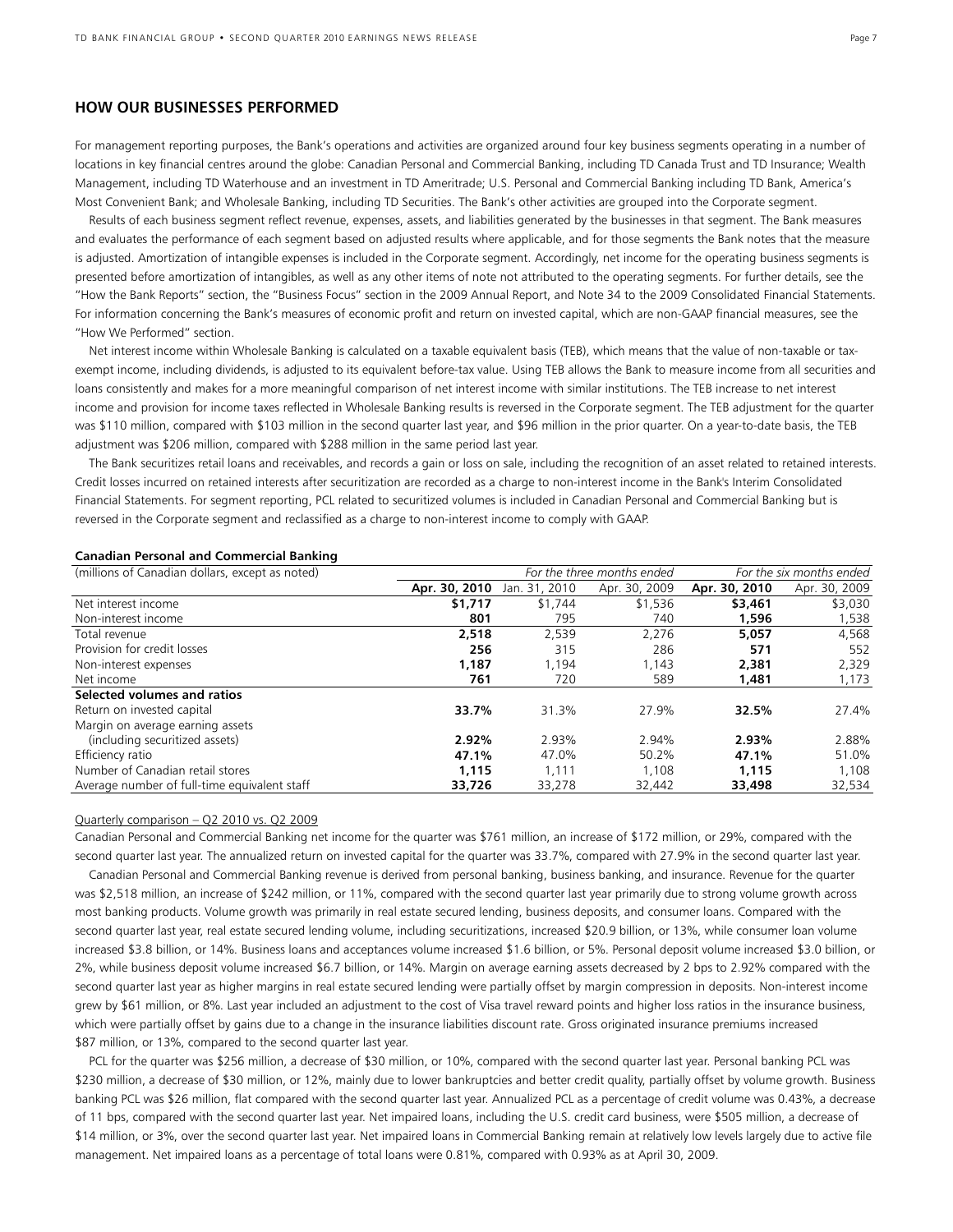Non-interest expenses for the quarter were \$1,187 million, an increase of \$44 million, or 4%, compared with the second quarter last year, primarily due to higher project related expenditures, non credit losses, and employee compensation.

 The average full-time equivalent (FTE) staffing levels increased by 1,284, or 4%, compared with the second quarter last year. The efficiency ratio for the quarter improved to 47.1%, compared with 50.2% in the second quarter last year.

#### Quarterly comparison – Q2 2010 vs. Q1 2010

Canadian Personal and Commercial Banking net income for the quarter increased \$41 million, or 6%, compared with the prior quarter. The annualized return on invested capital for the quarter was 33.7%, compared with 31.3% in the prior quarter.

 Revenue for the quarter decreased \$21 million, or 1%, compared with the prior quarter mainly due to fewer calendar days in the current quarter. Margin on average earning assets decreased by 1 bp to 2.92% compared with the prior quarter. Compared with the prior quarter, real estate secured lending volume, including securitizations, increased \$3.0 billion, or 2%, consumer loan volume increased \$0.7 billion, or 2%, while business loans and acceptances increased \$0.6 billion, or 2%. Personal deposit volume increased \$0.9 billion, or 1%, while business deposit volume increased \$0.6 billion, or 1%. Gross originated insurance premiums increased \$121 million, or 18% partly due to the seasonality of policy renewals.

 PCL for the quarter decreased \$59 million, or 19%. Personal banking PCL decreased \$48 million, or 17%, while business banking PCL decreased \$11 million, or 30%. Net impaired loans decreased \$5 million, or 1%, compared to the prior quarter largely from higher provisions. Net impaired loans as a percentage of total loans were 0.81%, compared with 0.84% as at January 31, 2010.

Non-interest expenses for the quarter decreased \$7 million, or 1%, compared with the prior quarter.

 The average FTE staffing levels increased by 448, or 1%. The efficiency ratio for the current quarter of 47.1% remained flat, compared with 47.0% in the prior quarter.

#### Year-to-date comparison – Q2 2010 vs. Q2 2009

Canadian Personal and Commercial Banking net income for the six months ended April 30, 2010 was \$1,481 million, an increase of \$308 million, or 26%, compared with the same period last year. On a year-to-date basis, the annualized return on invested capital was 32.5%, compared with 27.4% for the same period last year.

 Revenue on a year-to-date basis was \$5,057 million, an increase of \$489 million, or 11%, compared with the same period last year, mainly due to strong volume growth across most banking products, and to a lesser extent higher margins, partially offset by higher insurance claims. In addition, the prior year included an adjustment to the cost of Visa travel reward points and higher loss ratios in the insurance business. The margin on average earning assets on a year-to-date basis increased by 5 bps to 2.93% when compared with the same period last year due to higher margins in real estate secured lending, which were partially offset by margin compression in deposits due to the low interest rate environment. Volume growth was primarily in real estate secured lending, and in personal and business deposits. Real estate secured lending volume, including securitizations, increased \$7.0 billion, or 4%, while consumer loan volume increased \$4.1 billion, or 15%. Business loans and acceptances volume increased \$1.3 billion, or 4%. Personal deposit volume increased \$4.7 billion, or 4%, while business deposit volume increased \$6.6 billion, or 14%. Gross originated insurance premiums increased \$140 million, or 11%.

 PCL on a year-to-date basis was \$571 million, an increase of \$19 million, or 3%, compared with the same period last year. Personal banking PCL was \$507 million, an increase of \$2 million, and business banking PCL was \$64 million, an increase of \$17 million, or 36%. Net impaired loans decreased \$14 million, or 3%.

 On a year-to-date basis, non-interest expenses were \$2,381 million, an increase of \$52 million, or 2%, compared with the same period last year, primarily due to higher employee compensation, project related expenditures, and non credit losses, partially offset by lower litigation costs.

 The average FTE staffing levels on a year-to-date basis increased by 964, or 3%, compared with the same period last year. The efficiency ratio on a year-to-date basis improved to 47.1%, compared with 51.0% for the same period last year.

# Business Outlook

While we continue to benefit from our leadership position in branch hours and the ongoing investment in our network, earnings growth for the balance of the year will moderate due to slower volume growth and pressure on margins and expenses. Although rising rates will benefit deposit margins, a competitive pricing environment will put both lending and deposit margins under pressure and will lead to more moderate revenue growth. Credit losses on personal loans are expected to stabilize. Although insurance revenue remains somewhat vulnerable to rising claim costs, strong underlying business growth combined with improving product margins and a likely return to more normal weather related claim levels should provide positive momentum through the latter part of 2010. Expenses will continue to be well controlled in keeping with revenue growth and appropriate ongoing investment in our business. The overall increase in expenses from 2009 to 2010 will be led by higher employee compensation and benefit costs, and investment in strategic initiatives to support future growth.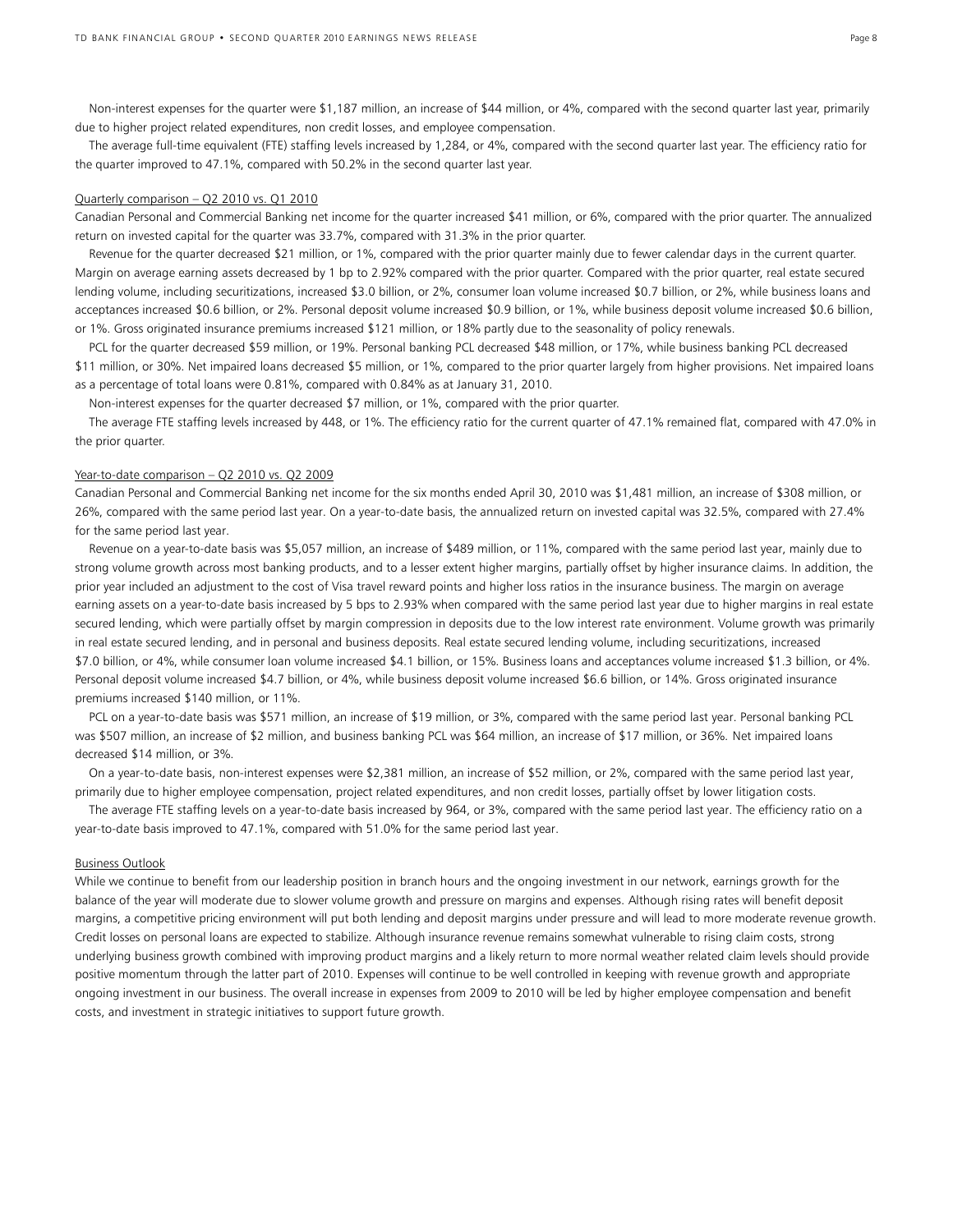#### **Wealth Management**

| (millions of Canadian dollars, except as noted)            | For the three months ended |               |               | For the six months ended |               |
|------------------------------------------------------------|----------------------------|---------------|---------------|--------------------------|---------------|
|                                                            | Apr. 30, 2010              | Jan. 31, 2010 | Apr. 30, 2009 | Apr. 30, 2010            | Apr. 30, 2009 |
| Net interest income                                        | \$80                       | \$66          | \$63          | \$146                    | \$138         |
| Non-interest income                                        | 532                        | 524           | 465           | 1,056                    | 918           |
| Total revenue                                              | 612                        | 590           | 528           | 1,202                    | 1,056         |
| Non-interest expenses                                      | 452                        | 446           | 414           | 898                      | 833           |
| Net income                                                 |                            |               |               |                          |               |
| Global Wealth                                              | 111                        | 101           | 78            | 212                      | 153           |
| TD Ameritrade                                              | 56                         | 43            | 48            | 99                       | 125           |
| Total net income                                           | 167                        | 144           | 126           | 311                      | 278           |
| Selected volumes and ratios                                |                            |               |               |                          |               |
| Assets under administration (billions of Canadian dollars) | 214                        | 200           | 174           | 214                      | 174           |
| Assets under management (billions of Canadian dollars)     | 175                        | 172           | 168           | 175                      | 168           |
| Return on invested capital                                 | 15.5%                      | 12.7%         | 10.7%         | 14.1%                    | 11.9%         |
| Efficiency ratio                                           | 73.9%                      | 75.6%         | 78.4%         | 74.7%                    | 78.9%         |
| Average number of full-time equivalent staff               | 7,112                      | 7,034         | 6,962         | 7,072                    | 6,898         |

#### Quarterly comparison – Q2 2010 vs. Q2 2009

Wealth Management net income for the quarter was \$167 million, an increase of \$41 million, or 33%, compared with the second quarter last year. Global Wealth net income, which excludes TD Ameritrade, was \$111 million, an increase of \$33 million, or 42%, compared with the second quarter last year, largely driven by higher client assets and trading volumes. The Bank's reported investment in TD Ameritrade generated net income for the quarter of \$56 million, an increase of \$8 million, or 17%, compared with the second quarter last year. The increase was due to higher earnings in TD Ameritrade, partially offset by the translation effect of a stronger Canadian dollar. For its second quarter ended March 31, 2010, TD Ameritrade reported net income of US\$163 million, an increase of US\$31 million, or 23%, compared with the second quarter last year. Wealth Management's annualized return on invested capital for the quarter was 15.5%, compared with 10.7% in the second quarter last year.

 Wealth Management revenue is derived from online brokerage, advice-based businesses, and asset management. Revenue for the quarter was \$612 million, an increase of \$84 million, or 16%, compared to the second quarter last year. The increase was primarily due to higher assets under administration and assets under management which drove strong revenue growth in the advice-based and mutual fund businesses, higher trading volumes, the inclusion of U.K. acquisitions, and higher client margin loans and deposit balances combined with improved net interest margin. This increase was partially offset by reduced commissions per trade in online brokerage in Canada due to the translation effect of a stronger Canadian dollar and the growth in the active trader client base.

 Non-interest expenses for the quarter were \$452 million, an increase of \$38 million, or 9%, compared with the second quarter last year. This increase was primarily due to higher variable compensation and trailer fees driven by increased asset values in the advice-based and mutual fund businesses, higher infrastructure investment to support business growth, and the inclusion of U.K. acquisitions related costs. These increases were partially offset by the reduced staffing levels in the U.S. wealth management businesses resulting from the winding down of the financial advisory business.

 The average FTE staffing levels increased by 150, or 2%, compared with the second quarter last year, primarily due to additional FTE staff related to the U.K. acquisitions and increased staff levels related to higher business volumes, partially offset by a reduction of staff in the U.S. wealth management businesses. The efficiency ratio for the current quarter improved to 73.9%, compared with 78.4% in the second quarter last year.

 Assets under administration of \$214 billion, as at April 30, 2010, increased by \$40 billion, or 23%, from April 30, 2009. Assets under management of \$175 billion, as at April 30, 2010, increased by \$7 billion, or 4%, from April 30, 2009. These increases were driven by market appreciation and net new client assets.

#### Quarterly comparison – Q2 2010 vs. Q1 2010

Wealth Management net income for the quarter increased \$23 million, or 16%, compared with the prior quarter. Global Wealth net income increased \$10 million, or 10%, compared with the prior quarter mainly due to higher fee based revenue from higher average client assets in the mutual fund and advice-based businesses and improved net interest margin. The Bank's reported investment in TD Ameritrade reflected an increase in net income of \$13 million, or 30%, compared with the prior quarter due to higher earnings in TD Ameritrade. For its second quarter ended March 31, 2010, TD Ameritrade reported net income increased US\$27 million, or 20%, compared with the prior quarter. Wealth Management's annualized return on invested capital for the quarter was 15.5%, compared with 12.7% in the prior quarter.

 Revenue for the quarter increased \$22 million, or 4%, compared with the prior quarter, primarily due to higher fee based revenue from higher average client assets in the mutual fund and advice-based businesses and improved net interest margin. This increase was partially offset by declining commissions per trade in the Canadian online brokerage business, and lower new issue revenue.

 Non-interest expenses increased \$6 million, or 1%, compared to the prior quarter. This increase was the result of higher variable compensation and trailer fees associated with higher client assets, higher execution and clearing expenses, and increased infrastructure investment to support business growth. This increase was partially offset by lower benefit expenses and reduced expenses in the U.S. wealth management businesses.

 The average FTE staffing levels increased by 78, or 1%, compared with the prior quarter, primarily due to additional FTE staff related to servicing seasonal volumes. This increase was partially offset by reduced FTE staff in the U.S. wealth management businesses. The efficiency ratio for the current quarter improved to 73.9%, compared with 75.6% in the prior quarter.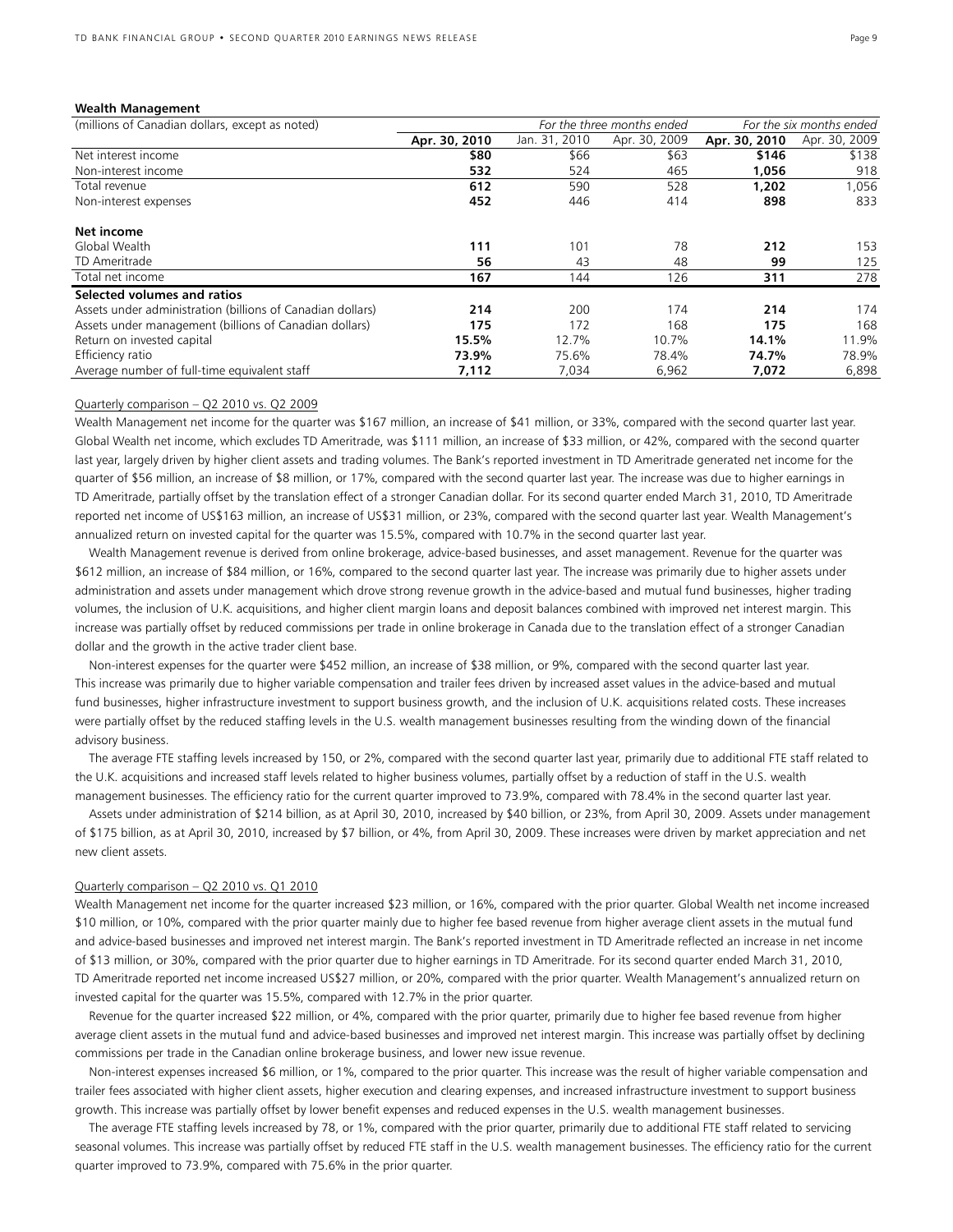Assets under administration as at April 30, 2010 increased \$14 billion, or 7%, from January 31, 2010. Assets under management as at April 30, 2010 increased \$3 billion, or 2%, from January 31, 2010. These increases were driven by market appreciation and net new client assets.

#### Year-to-date comparison – Q2 2010 vs. Q2 2009

Wealth Management net income for the six months ended April 30, 2010 was \$311 million, an increase of \$33 million, or 12%, compared with the same period last year. Global Wealth net income was \$212 million, an increase of \$59 million, or 39%, compared with the same period last year, mainly due to higher fees from increased average client assets, improved net interest margin, higher trading volumes, the inclusion of U.K. acquisitions, and higher client deposits and margin loans. The Bank's reported investment in TD Ameritrade generated \$99 million of net income, a decrease of \$26 million, or 21%, compared with the same period last year. The decline was driven by the translation effect of a stronger Canadian dollar. For its six months ended March 31, 2010, TD Ameritrade reported net income decreased US\$17 million, or 5%, compared with the same period last year. On a year-to-date basis, Wealth Management's annualized return on invested capital was 14.1%, compared with 11.9% in the same period last year.

 Revenue on a year-to-date basis was \$1,202 million, an increase of \$146 million, or 14%, compared with the same period last year. The increase was primarily due to increased fee based revenue from higher average client assets in the asset management and advice-based businesses, higher interest revenue from improved margins in the Canadian businesses, increased trading volumes, and the inclusion of U.K. acquisitions. This increase was partially offset by declining commissions per trade in the online brokerage business.

 On a year-to-date basis, non-interest expenses were \$898 million, an increase of \$65 million, or 8%, compared with the same period last year. This increase was the result of higher variable compensation associated with the increased fee based revenue earned on higher client assets, higher trailer payments related to higher mutual fund assets, the inclusion of U.K. acquisitions related costs, higher infrastructure investment to support business growth, and higher compensation costs associated with increased FTE staffing levels. These expense increases were partially offset by declining noncredit losses and reduced expenses in the U.S. wealth management businesses.

 The average FTE staffing levels on a year-to-date basis increased by 174, or 3%, compared with the same period last year, primarily due to additional FTE staff related to the U.K. acquisitions, growth in the Canadian client facing FTE staff, and higher FTE staff related to business volumes. This increase was partially offset by reduced FTE staff in the U.S. wealth management businesses. The efficiency ratio on a year-to-date basis improved to 74.7%, compared with 78.9% in the same period last year.

#### Business Outlook

In the second quarter, the advice-based and asset management businesses continued the trend of stronger asset growth due to a rebound in equity markets at the beginning of the year. Client engagement remains strong as evidenced by growth in new accounts and client assets. We continue our focused investment in client-facing staff, products, and technology to support business growth. The outlook for the remainder of 2010 remains cautiously optimistic as market volatility continues to exist.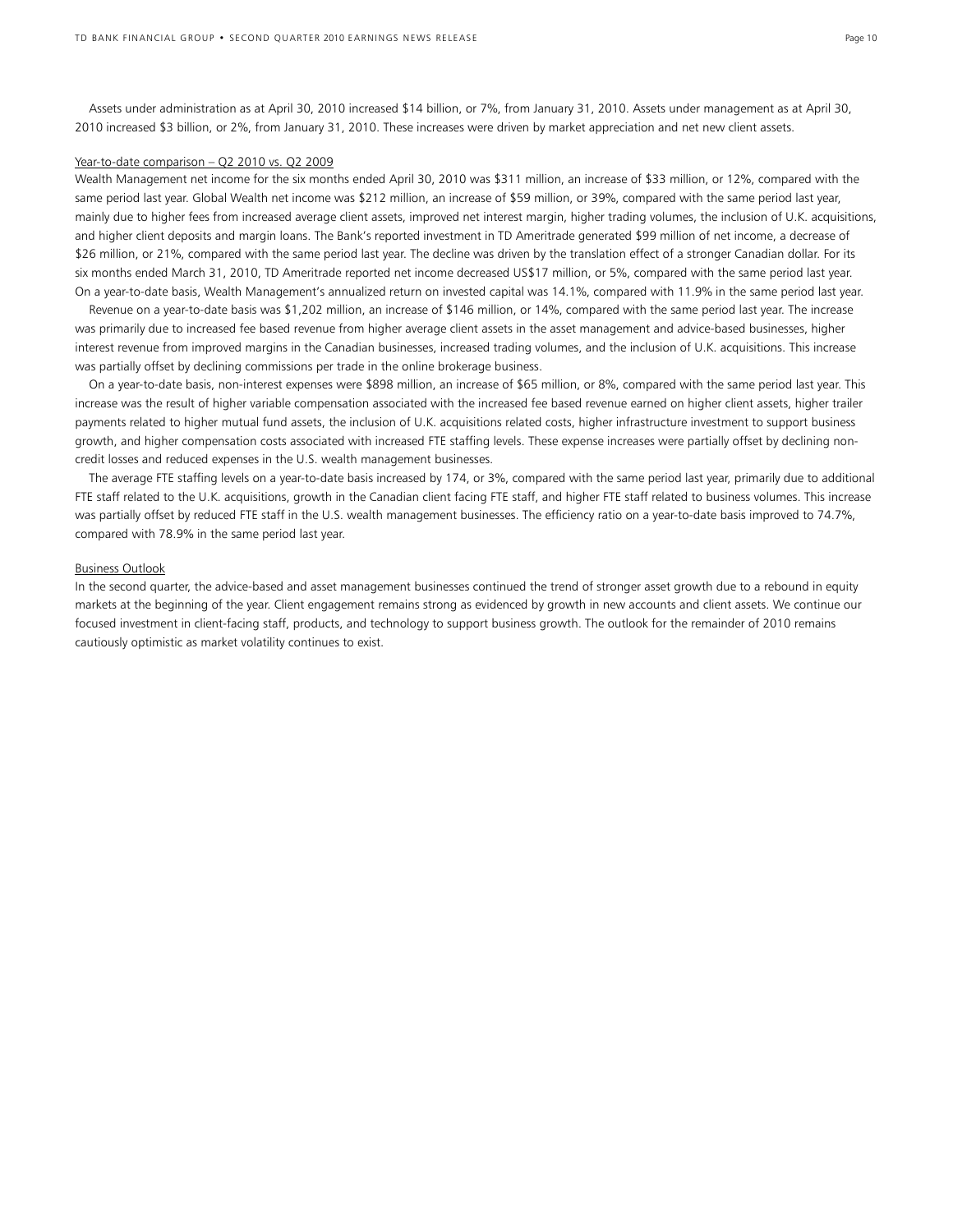#### **U.S. Personal and Commercial Banking**

| (millions of dollars, except as noted)   | For the three months ended |               |                            |               |               |                            |
|------------------------------------------|----------------------------|---------------|----------------------------|---------------|---------------|----------------------------|
|                                          |                            |               | Canadian dollars           |               |               | U.S. dollars               |
|                                          | Apr. 30, 2010              | Jan. 31, 2010 | Apr. 30, 2009 <sup>1</sup> | Apr. 30, 2010 | Jan. 31, 2010 | Apr. 30, 2009 <sup>1</sup> |
| Net interest income                      | \$879                      | \$829         | \$1,002                    | \$856         | \$788         | \$805                      |
| Non-interest income                      | 294                        | 315           | 279                        | 289           | 299           | 224                        |
| Total revenue                            | 1,173                      | 1,144         | 1,281                      | 1,145         | 1,087         | 1,029                      |
| Provision for credit losses - loans      | 159                        | 192           | 201                        | 154           | 182           | 161                        |
| Provision for credit losses - securities |                            |               |                            |               |               |                            |
| classified as loans                      | 9                          | 9             | 116                        | 8             | 9             | 95                         |
| Provision for credit losses - total      | 168                        | 201           | 317                        | 162           | 191           | 256                        |
| Non-interest expenses - reported         | 677                        | 746           | 823                        | 659           | 709           | 661                        |
| Non-interest expenses - adjusted         | 677                        | 674           | 747                        | 659           | 641           | 600                        |
| Net income - reported                    | 245                        | 181           | 158                        | 241           | 172           | 126                        |
| Net income - adjusted                    | 245                        | 227           | 208                        | 241           | 216           | 166                        |
| Selected volumes and ratios              |                            |               |                            |               |               |                            |
| Return on invested capital               | 5.6%                       | 5.0%          | 3.9%                       | $5.6\%$       | 5.0%          | 3.9%                       |
| Margin on average earning assets         |                            |               |                            |               |               |                            |
| (TEB)                                    | 3.59%                      | 3.41%         | 3.58%                      | 3.59%         | 3.41%         | 3.58%                      |
| Efficiency ratio - reported              | 57.7%                      | 65.2%         | 64.2%                      | 57.7%         | 65.2%         | 64.2%                      |
| Efficiency ratio - adjusted              | 57.7%                      | 58.9%         | 58.3%                      | 57.7%         | 58.9%         | 58.3%                      |
| Number of U.S. retail stores             | 1,114                      | 1,039         | 1,018                      | 1,114         | 1,039         | 1,018                      |
| Average number of full-time              |                            |               |                            |               |               |                            |
| equivalent staff                         | 19,387                     | 19,117        | 19,916                     | 19,387        | 19,117        | 19,916                     |
|                                          |                            |               |                            |               |               |                            |

| (millions of dollars, except as noted)                       | For the six months ended |                            |               |                            |  |  |
|--------------------------------------------------------------|--------------------------|----------------------------|---------------|----------------------------|--|--|
|                                                              |                          | Canadian dollars           |               | U.S. dollars               |  |  |
|                                                              | Apr. 30, 2010            | Apr. 30, 2009 <sup>1</sup> | Apr. 30, 2010 | Apr. 30, 2009 <sup>1</sup> |  |  |
| Net interest income                                          | \$1,708                  | \$1,894                    | \$1,644       | \$1,541                    |  |  |
| Non-interest income                                          | 609                      | 581                        | 588           | 473                        |  |  |
| Total revenue                                                | 2,317                    | 2,475                      | 2,232         | 2,014                      |  |  |
| Provision for credit losses - loans                          | 351                      | 340                        | 336           | 276                        |  |  |
| Provision for credit losses – securities classified as loans | 18                       | 209                        | 17            | 170                        |  |  |
| Provision for credit losses - total                          | 369                      | 549                        | 353           | 446                        |  |  |
| Non-interest expenses – reported                             | 1,423                    | 1,624                      | 1,368         | 1,321                      |  |  |
| Non-interest expenses - adjusted                             | 1,351                    | 1,443                      | 1,300         | 1,173                      |  |  |
| Net income – reported                                        | 426                      | 339                        | 413           | 277                        |  |  |
| Net income - adjusted                                        | 472                      | 456                        | 457           | 372                        |  |  |
| Selected volumes and ratios                                  |                          |                            |               |                            |  |  |
| Return on invested capital                                   | 5.3%                     | 4.3%                       | 5.3%          | 4.3%                       |  |  |
| Margin on average earning assets (TEB)                       | 3.50%                    | 3.60%                      | 3.50%         | 3.60%                      |  |  |
| Efficiency ratio - reported                                  | 61.4%                    | 65.6%                      | 61.3%         | 65.6%                      |  |  |
| Efficiency ratio - adjusted                                  | 58.3%                    | 58.3%                      | 58.2%         | 58.3%                      |  |  |
| Number of U.S. retail stores                                 | 1,114                    | 1,018                      | 1,114         | 1,018                      |  |  |
| Average number of full-time                                  |                          |                            |               |                            |  |  |
| equivalent staff                                             | 19,250                   | 19,752                     | 19,250        | 19,752                     |  |  |

1 Certain comparative amounts are presented after adjustments resulting from adoption of the 2009 financial instruments amendments, as described in Note 1 to the Interim Consolidated Financial Statements.

# Quarterly comparison – Q2 2010 vs. Q2 2009

U.S. Personal and Commercial Banking net income, in Canadian dollar terms, for the quarter was \$245 million, an increase of \$87 million, or 55%, on a reported basis and \$37 million, or 18%, on an adjusted basis, compared to the second quarter last year. The prior year's adjusted net income excluded the item of note. The strengthening of the Canadian dollar against the U.S. dollar decreased the reported and adjusted net income by \$55 million for the current quarter. The annualized return on invested capital for the quarter was 5.6%, compared with 3.9% in the second quarter last year.

 U.S. Personal and Commercial Banking revenue is derived from traditional personal and commercial banking sources. In U.S. dollar terms, revenue for the quarter was US\$1,145 million, an increase of US\$116 million, or 11%, compared with the second quarter last year driven by broad based growth across all businesses and categories including strong retail fee growth due to a new pricing structure implemented post integration, partially offset by lower prepayment speeds on loans and securities. Fees resulting from the combined deposit fee structure are expected to decline as a result of new regulations which take effect later this year. Margin on average earning assets increased by 1 bp to 3.59% compared to the second quarter last year, primarily due to expanded loan and deposit margins. Average loans increased US\$2.1 billion, or 4%, with average personal loans increasing US\$2.6 billion, or 15%, due largely to residential mortgages, and average business loans decreasing US\$0.5 billion, or 1%, driven by lower customer demand. Average deposits increased US\$25.4 billion, or 26%, which included a US\$20.8 billion increase in TD Ameritrade insured deposit accounts (IDA) (formerly known as money market deposit accounts). Average deposit volume, excluding the impact of the TD Ameritrade IDAs, increased US\$4.7 billion, or 6%. Business deposit volumes (excluding government) increased US\$3.5 billion, or 14%, government deposit volumes decreased US\$1.6 billion, or 11%, and personal deposit volumes increased US\$2.8 billion, or 7%.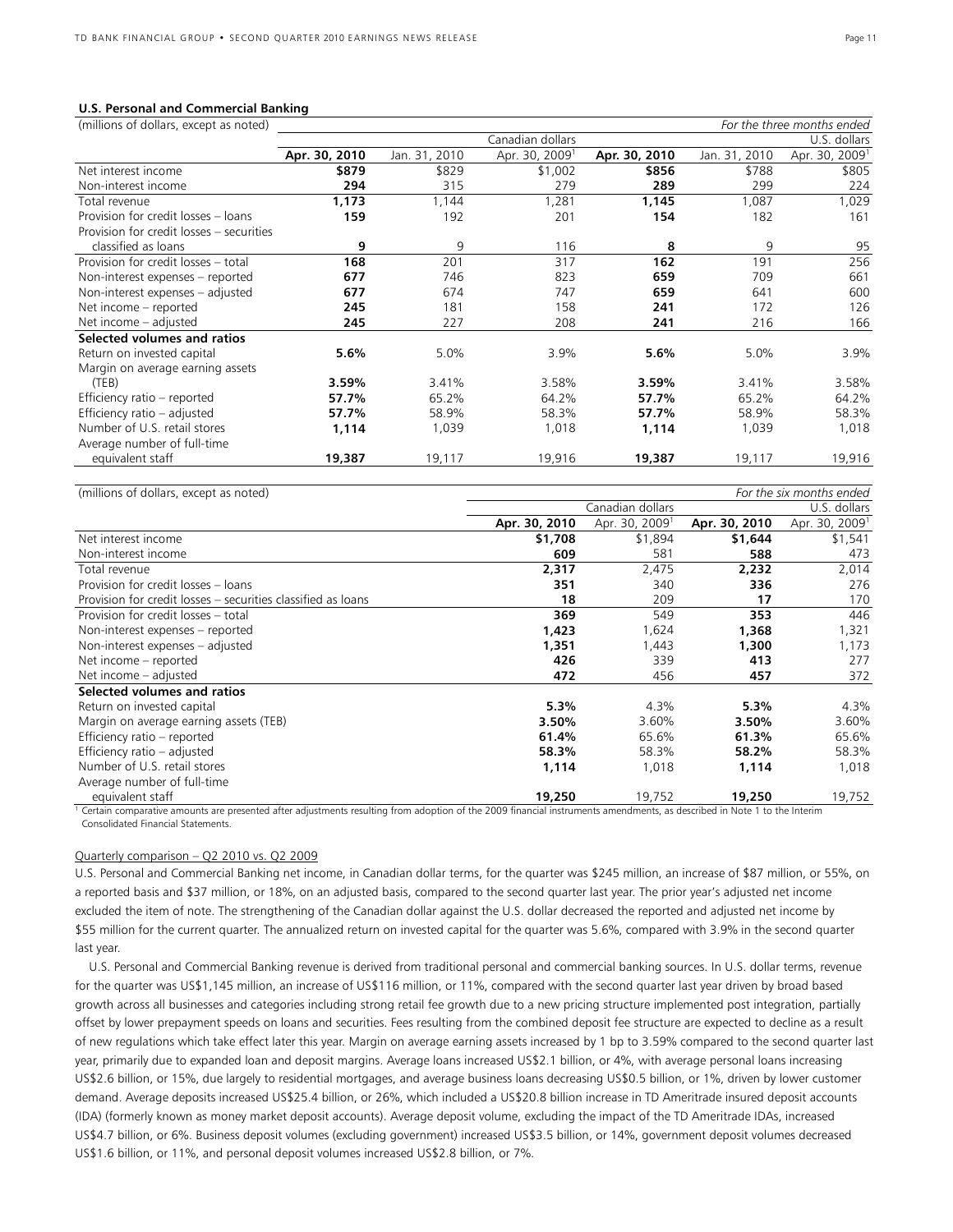Total PCL for the quarter was US\$162 million, a decrease of US\$94 million, or 37%, compared with the second quarter last year. PCL for loans for the quarter was US\$154 million, a decrease of US\$7 million, or 4%, compared to the second quarter last year. Annualized PCL for loans as a percentage of credit volume was 1.2%, a decrease of 10 bps compared with the second quarter last year. Net impaired loans, excluding debt securities classified as loans that are impaired, were US\$1,000 million, an increase of US\$423 million, or 73%, compared with the second quarter last year. The increase was largely due to net new formations resulting from weakness in the commercial real estate market and the recession in the U.S. Net impaired loans, excluding debt securities classified as loans, as a percentage of total loans were 1.8%, compared with 1.1% as at April 30, 2009. PCL for securities classified as loans for the quarter was US\$8 million, a decrease of \$87 million, or 92%, compared with the second quarter last year due to the relative stability of the U.S. housing market in the current quarter. Net impaired securities classified as loans were US\$702 million at April 30, 2010.

 Reported non-interest expenses for the quarter were US\$659 million, essentially flat compared to the second quarter last year. On an adjusted basis, excluding the item of note for restructuring and integration charges related to the Commerce acquisition, non-interest expenses for the quarter were US\$659 million, an increase of US\$59 million, or 10%, largely due to new store expenses, increased FDIC premiums, and higher credit and collection expenses partially offset by integration synergies.

 The average FTE staffing levels decreased by 529, or 3%, compared with the second quarter last year. This decrease was due to integration efforts and store consolidations, partially offset by FTE staff increases resulting from 33 new store openings since the second quarter last year and the Florida acquisitions in the current quarter. The reported efficiency ratio for the quarter improved to 57.7%, compared with 64.2% in the second quarter last year. The adjusted efficiency ratio for the quarter improved to 57.7%, compared with 58.3%.

 On April 16, 2010, TD Bank acquired certain assets and liabilities of three Florida banks in recent FDIC-assisted transactions. On May 17, 2010, the Bank announced that it has signed a definitive agreement with South Financial for the Bank to acquire 100% of the outstanding common shares for approximately \$61 million in cash or the Bank's common stock. Immediately prior to completion of the transaction, the United States Department of the Treasury will sell to the Bank its South Financial preferred stock and the associated warrant acquired under the Treasury's Capital Purchase Program and discharge all accrued but unpaid dividends on that stock for total cash consideration of approximately \$130.6 million. The transaction is subject to the shareholders of South Financial and regulatory authority approvals. The transaction is currently expected to close in the third quarter of fiscal 2010.

#### Quarterly comparison – Q2 2010 vs. Q1 2010

U.S. Personal and Commercial Banking net income, in Canadian dollar terms, for the quarter increased \$64 million, or 35%, on a reported basis and \$18 million, or 8%, on an adjusted basis, compared to the prior quarter. The prior quarter's adjusted net income excluded the item of note. The annualized return on invested capital for the quarter was 5.6%, compared with 5.0% in the prior quarter.

 In U.S. dollar terms, revenue for the quarter increased US\$58 million, or 5%, compared with the prior quarter, primarily due to higher product volumes and spreads partially offset by seasonal declines in retail fee income. Margin on average earning assets increased by 18 bps to 3.59% compared to the prior quarter, primarily due to higher spreads on deposits and loans and increased prepayment speeds on loans and securities. Average loans increased \$0.9 billion, or 2%, compared to the prior quarter with average business loans increasing \$0.2 billion, or 1%, and average personal loans increasing \$0.7 billion, or 4%. Average deposits increased US\$8.3 billion, or 7%, compared to the prior quarter, including a US\$5.7 billion increase in average deposits of TD Ameritrade IDAs. Average deposit volume excluding the impact of the TD Ameritrade IDAs, increased US\$2.7 billion, or 3%, with 2% growth in business deposit volume (excluding government) and 3% growth in personal deposit volume.

 Total PCL for the quarter decreased US\$29 million, or 15%. PCL for loans decreased US\$28 million, or 15%, compared with the prior quarter. Annualized PCL for loans as a percentage of credit volume was 1.2%, a decrease of 22 bps compared with the prior quarter. Net impaired loans, excluding debt securities classified as loans that are impaired, were US\$1,000 million, a decrease of US\$18 million, or 2%, compared with the prior quarter. The decrease was largely due to lower levels of net formations and higher levels of charge-offs. Net impaired loans, excluding debt securities classified as loans, as a percentage of total loans were 1.8%, compared with 1.9% as at January 31, 2010. PCL for securities classified as loans decreased US\$1 million compared with the prior quarter due to the relative stability of the U.S. housing market in the current quarter.

 Reported non-interest expenses for the quarter decreased US\$50 million, or 7%, compared with the prior quarter. On an adjusted basis, excluding the item of note for restructuring and integration charges related to the Commerce acquisition, non-interest expenses for the quarter increased US\$18 million, or 3%, due primarily to advertising campaign costs and higher FDIC premiums.

 The average FTE staffing levels increased by 270, or 1%, compared with the prior quarter driven primarily by new stores and the acquisitions in Florida. The reported efficiency ratio for the quarter improved to 57.7%, compared with 65.2% in the prior quarter. The adjusted efficiency ratio for the quarter improved to 57.7%, compared with 58.9%.

#### Year-to-date comparison – Q2 2010 vs. Q2 2009

U.S. Personal and Commercial Banking reported net income, in Canadian dollar terms, for the six months ended April 30, 2010 was \$426 million, an increase of \$87 million, or 26%, compared with the same period last year. Adjusted net income for the six months ended April 30, 2010 was \$472 million, an increase of \$16 million, or 4%. The strengthening of the Canadian dollar against the U.S. dollar decreased the reported and adjusted net income by \$83 million and \$90 million, respectively, for the current period. On a year-to-date basis, the annualized return on invested capital was 5.3% compared with 4.3% for the same period last year.

 In U.S. dollar terms, revenue on a year-to-date basis was US\$2,232 million, an increase of US\$218 million, or 11%, compared with the same period last year, primarily due to higher fee based revenue, resulting in part from a combined deposit fee structure introduced in connection with the Commerce conversion, improved product spreads, and overall deposit growth, partially offset by lower prepayment speeds on loans and securities. Fees resulting from the combined deposit fee structure are expected to decline as a result of new regulations which take effect later this year. The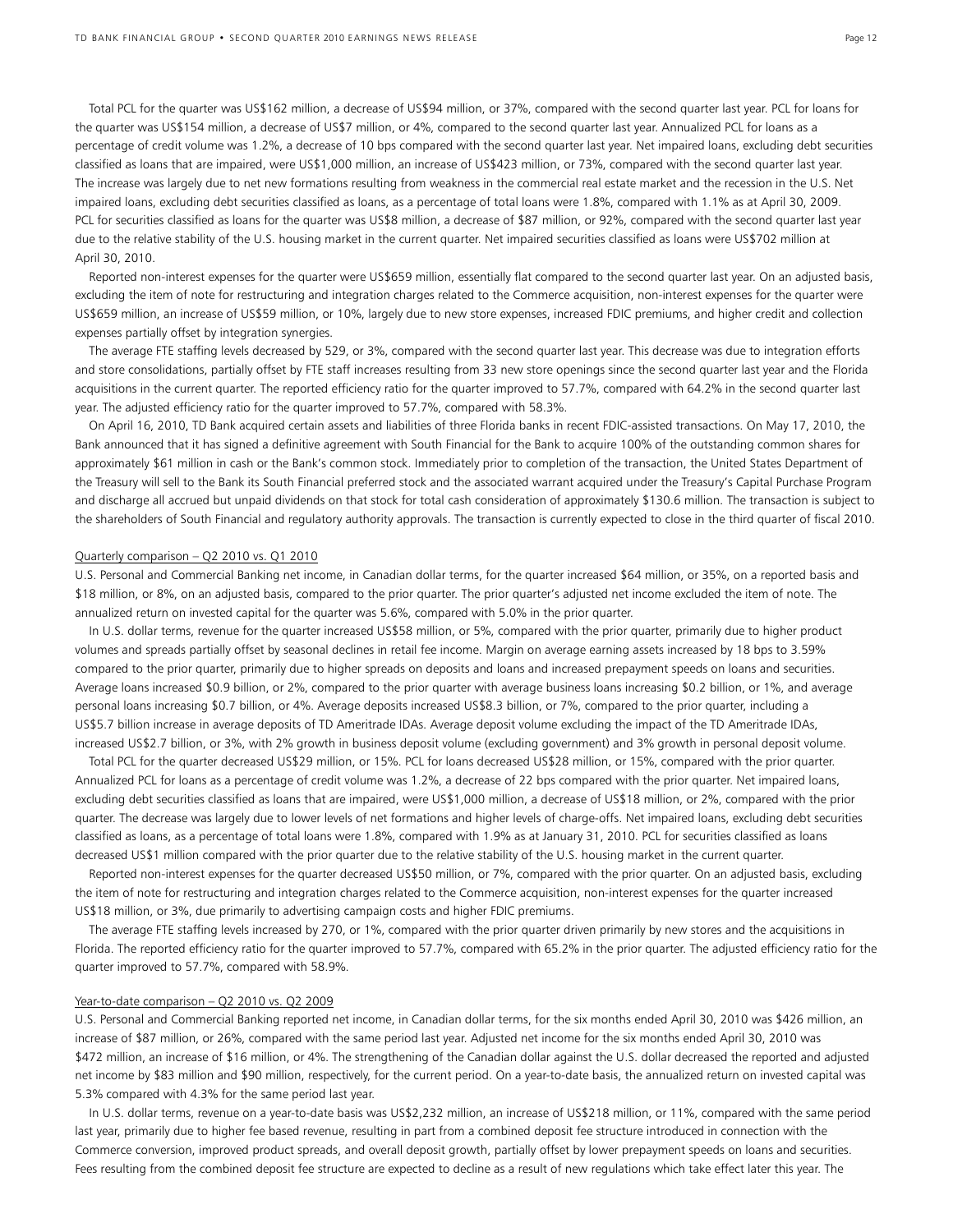margin on average earning assets on a year-to-date basis decreased by 10 bps to 3.50% when compared with the same period last year, due to lower prepayment speeds on loans and securities, partially offset by improved product spreads.

 Total PCL on a year-to-date basis was US\$353 million, a decrease of \$93 million, or 21%, compared with the same period last year. PCL for loans was US\$336 million, an increase of US\$60 million, or 22%, compared to the same period last year, primarily due to higher levels of charge-offs and reserve increases resulting from the recession in the U.S. Annualized PCL for loans as a percentage of credit volume was 1.3%, an increase of 18 bps compared with the same period last year. PCL for securities classified as loans was US\$17 million, a decrease of \$153 million, or 90%, compared with the same period last year, due to the relative stability of the U.S. housing market in the current quarter.

 On a year-to-date basis, reported non-interest expenses were US\$1,368 million, an increase of US\$47 million, or 4%, compared with the same period last year. On an adjusted basis, excluding the item of note for restructuring and integration charges related to the Commerce acquisition, noninterest expenses were US\$1,300 million, an increase of US\$127 million, or 11%, largely due to increased FDIC premiums, new store expenses, higher levels of asset recovery and security related expenses, and US\$14 million of residual restructuring and integration charges relating to the Commerce acquisition excluded from the items of note.

 The average FTE staffing levels on a year-to-date basis decreased by 502, or 3%, compared with the same period last year. This decrease was due to integration efforts and store consolidations, partially offset by FTE staff increases resulting from 33 new store openings since the second quarter last year and the Florida acquisitions in the current period. The reported efficiency ratio on a year-to-date basis improved to 61.4%, compared with 65.6% in the same period last year, whereas, the adjusted efficiency ratio remained relatively flat to the same period last year.

#### Business Outlook

Loan volume growth is expected to improve for the remainder of 2010 based on better economic conditions. Organic deposit growth momentum is expected to continue due to maturing stores, while regulatory changes in the U.S. are expected to reduce certain transaction fees starting at the end of the next quarter. For the remainder of the year, the PCL level is expected to remain in a modest range around current levels. Key drivers of performance for the remainder of 2010 are anticipated to be core deposit and loan growth, credit quality management, competitive pricing, the effect of proposed and pending regulations in the U.S. related to consumer finance, and cross selling products and services in the store network. We are currently reviewing information that is available concerning new legislation; however, since most of these new rules are in the proposal stage, there is uncertainty of the impact, if any, these changes will have on our business.

#### **Wholesale Banking**

| (millions of Canadian dollars, except as noted)     | For the three months ended |               |               | For the six months ended |               |
|-----------------------------------------------------|----------------------------|---------------|---------------|--------------------------|---------------|
|                                                     | Apr. 30, 2010              | Jan. 31, 2010 | Apr. 30, 2009 | Apr. 30, 2010            | Apr. 30, 2009 |
| Net interest income                                 | \$456                      | \$513         | \$662         | \$969                    | \$1,382       |
| Non-interest income                                 | 252                        | 400           | (42)          | 652                      | 77            |
| Total revenue (TEB)                                 | 708                        | 913           | 620           | 1,621                    | 1,459         |
| Provision for credit losses                         | 10                         | 8             | 59            | 18                       | 125           |
| Non-interest expenses                               | 372                        | 376           | 356           | 748                      | 744           |
| Net income                                          | 220                        | 372           | 173           | 592                      | 438           |
| Selected volumes and ratios                         |                            |               |               |                          |               |
| Risk-weighted assets (billions of Canadian dollars) | 32                         | 34            | 43            | 32                       | 43            |
| Return on invested capital                          | 29.0%                      | 45.2%         | 17.6%         | 37.4%                    | 20.2%         |
| Efficiency ratio - reported                         | 52.5%                      | 41.2%         | 57.4%         | 46.1%                    | 51.0%         |
| Average number of full-time equivalent staff        | 3,110                      | 3,091         | 3,028         | 3,100                    | 3,026         |

### Quarterly comparison – Q2 2010 vs. Q2 2009

Wholesale Banking net income for the quarter was \$220 million, an increase of \$47 million, or 27%, compared with the second quarter last year. The increase relates to improved equity and credit trading and to losses in the investment portfolio incurred in the second quarter last year, partially offset by weaker interest rate and foreign exchange revenue in the current quarter. In the second quarter last year, sharp declines in interest rates, tightening credit spreads, and higher levels of volatility in foreign exchange markets drove significant gains. The operating environment was less volatile in the current quarter resulting in reduced trading opportunities. The annualized return on invested capital for the quarter was 29.0%, compared with 17.6% in the second quarter last year.

 Wholesale Banking revenue is derived primarily from capital markets and corporate lending. Revenue for the quarter was \$708 million, an increase of \$88 million, or 14%, compared with the second quarter last year. The increase was primarily related to losses incurred in the second quarter last year from the strategic decision to exit the investment portfolio, and improved equity and credit trading. This increase was partially offset by lower interest rate and foreign exchange revenue as last year's rate cuts and market volatility resulted in increased client hedging activity, wider margins, and trading opportunities as liquidity improved and asset values increased. The investment portfolio reported gains from sales and distributions this quarter compared to significant net security losses in the second quarter last year due to the decision to exit the investment portfolio.

 PCL is composed of specific provisions for credit losses and accrual costs for credit protection. PCL for the current quarter was \$10 million, compared with \$59 million in the second quarter last year. PCL in the current quarter primarily reflects the cost of CDS protection. In the second quarter last year, in addition to CDS protection costs, PCL included a specific allowance of \$48 million related to the corporate lending portfolio. Wholesale Banking continues to proactively manage its credit risk and currently holds \$1.2 billion in notional CDS protection against the lending portfolio. Net impaired loans were \$134 million, an increase of \$27 million, or 25%, over the second quarter last year.

 Non-interest expenses for the quarter were \$372 million, an increase of \$16 million, or 4%, compared with the second quarter last year, primarily due to higher operating costs from investment in risk and control infrastructure.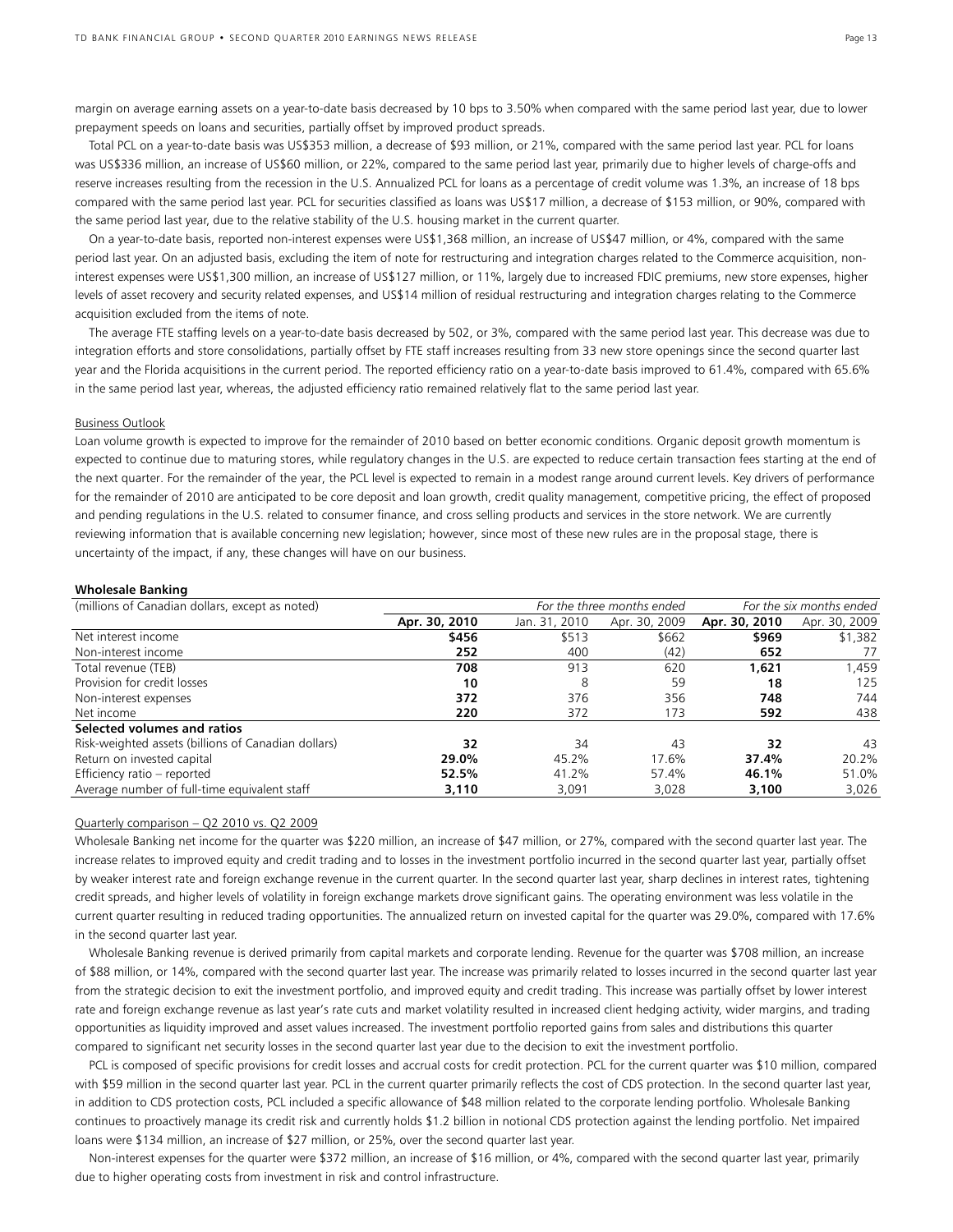#### Quarterly comparison – Q2 2010 vs. Q1 2010

Wholesale Banking net income for the quarter decreased \$152 million, or 41%, compared with the prior quarter. Higher equity trading revenue and profits in the investment portfolio were more than offset by weaker interest rate and credit trading revenue as markets normalized considerably in the current quarter. The annualized return on invested capital for the quarter was 29.0%, compared with 45.2% in the prior quarter.

 Revenue for the quarter decreased \$205 million, or 22%, compared with the prior quarter, primarily due to reduced trading revenue in the interest rate and credit businesses as spreads narrowed and interest rates and credit spreads stabilized. In addition, in the last quarter credit trading improved as certain non-core positions were exited and favourable market conditions allowed the segment to amend a number of transactions on a profitable basis. Fee income decreased despite strong government debt issuance activity as equity underwriting and mergers and acquisitions fees declined. These decreases were partially offset by improved equity trading revenue.

 PCL for the quarter increased \$2 million compared with the prior quarter, however, the level of PCL remains low. PCL for the current and prior quarter included \$9 million in the cost of credit protection. In the prior quarter, small specific provisions were offset by a recovery in the corporate lending portfolio. Net impaired loans decreased \$11 million, or 8%, compared to the prior quarter.

 Non-interest expenses for the quarter decreased \$4 million, or 1%, compared with the prior quarter, due to a reduction in variable compensation partially offset by higher operating expenses.

#### Year-to-date comparison – Q2 2010 vs. Q2 2009

Wholesale Banking net income for the six months ended April 30, 2010 was \$592 million, an increase of \$154 million, or 35%, compared with the same period last year. The increase is primarily related to losses in the investment portfolio and credit trading that occurred in the first half of last year. Offsetting this improvement were market driven reductions in trading revenue in the first half of the current year. In addition, the prior year included a large recovery from a cancelled loan commitment. On a year-to-date basis, the annualized return on invested capital was 37.4%, compared with 20.2% for the same period last year.

 Revenue on a year-to-date basis was \$1,621 million, an increase of \$162 million, or 11%, compared with the same period last year, primarily due to security losses from the exit of the investment portfolio last year. Credit trading revenue also increased from improved trading and the profitable winddown of the non-core portfolio. Offsetting these gains were reductions in equity, foreign exchange, and interest rate trading. Equity trading revenue decreased due to higher tax exempt client transactions in the prior year. Interest rate and foreign exchange trading normalized from elevated levels in the prior year due to a more stable interest rate environment with fewer trading opportunities and reduced client activity. Corporate lending revenue increased due to higher margins and fees, partially offset by lower volumes.

 PCL on a year-to-date basis was \$18 million, a decrease of \$107 million, or 86%, compared with the same period last year. PCL in the current period is mainly composed of the accrual cost of CDS protection. Specific provisions in the same period last year included specific allowances relating to two corporate lending clients and a private equity client.

 On a year-to-date basis, non-interest expenses were \$748 million, an increase of \$4 million compared with the same period last year, primarily due to higher operating costs from investment in risk and control infrastructure partially offset by lower variable compensation.

#### Business Outlook

Wholesale Banking had a strong quarter delivering solid returns across all our key businesses while continuing to focus on growing our franchise businesses. We expect lower levels of profitability for the remainder of 2010 as moderation in key markets continues and competition increases. Key priorities for 2010 include expanding the North American fixed income and foreign exchange businesses and solidifying our position as a top-ranked integrated domestic investment dealer.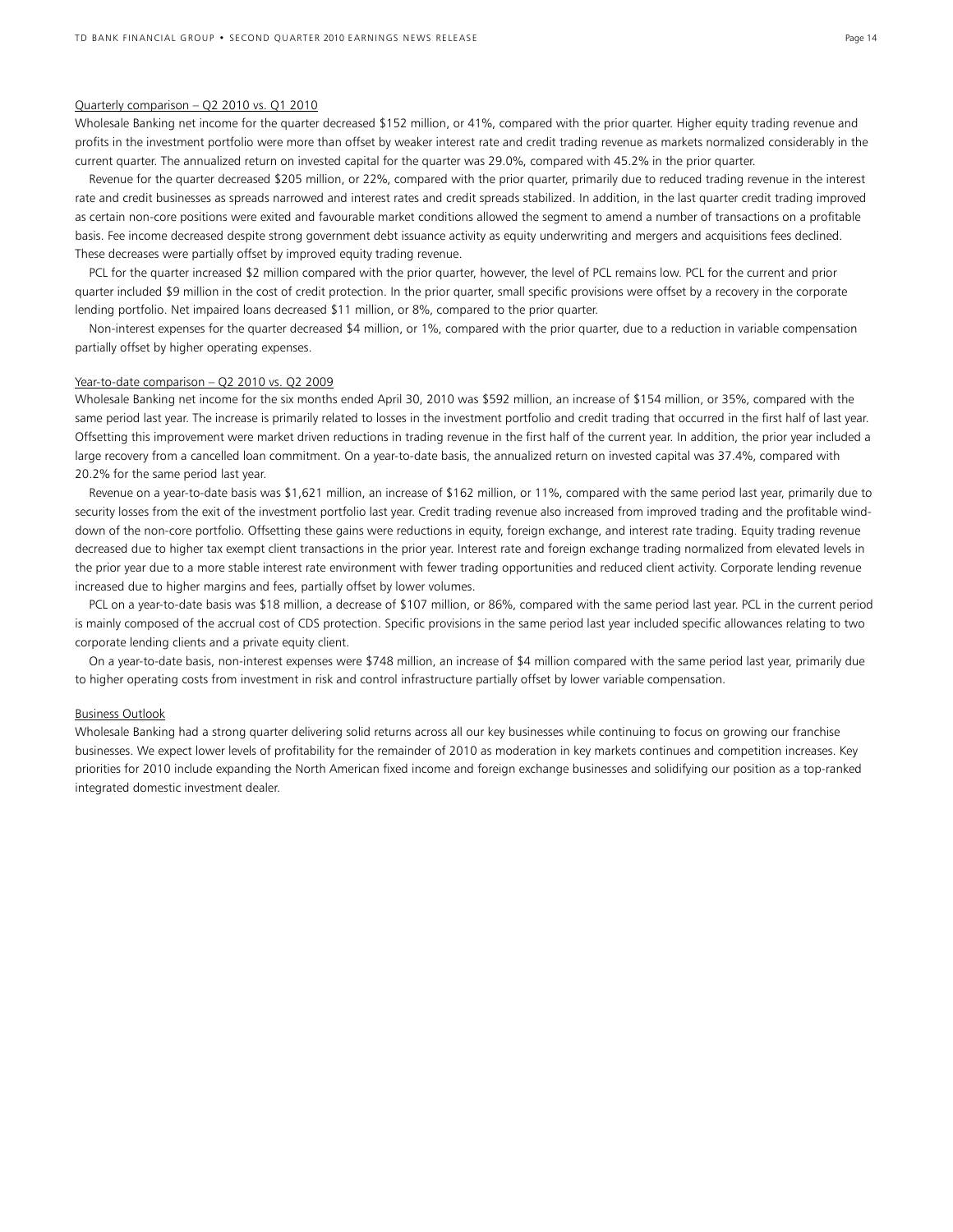#### **Corporate**

| (millions of Canadian dollars)                                | For the three months ended |               | For the six months ended |                             |               |
|---------------------------------------------------------------|----------------------------|---------------|--------------------------|-----------------------------|---------------|
|                                                               | Apr. 30, 2010              | Jan. 31, 2010 |                          | Apr. 30, 2009 Apr. 30, 2010 | Apr. 30, 2009 |
| Corporate segment net loss - reported                         | \$(217)                    | \$(120)       | \$ (501)                 | \$(337)                     | \$(1,030)     |
| Adjustments for items of note, net of income taxes            |                            |               |                          |                             |               |
| Amortization of intangibles                                   | 123                        | 112           | 127                      | 235                         | 254           |
| Decrease (increase) in fair value of derivatives hedging      |                            |               |                          |                             |               |
| the reclassified available-for-sale securities portfolio      | (23)                       | (4)           | 134                      | (27)                        | 334           |
| Decrease (increase) in fair value of credit default swaps     |                            |               |                          |                             |               |
| hedging the corporate loan book, net of provision             |                            |               |                          |                             |               |
| for credit losses                                             | $\overline{2}$             | 7             | 44                       | 9                           | 32            |
| Provision for (recovery of) income taxes due to changes       |                            |               |                          |                             |               |
| in statutory income tax rates                                 |                            | (11)          |                          | (11)                        |               |
| General allowance increase (release) in Canadian Personal and |                            |               |                          |                             |               |
| Commercial Banking and Wholesale Banking <sup>1</sup>         | (44)                       |               | 77                       | (44)                        | 132           |
| Provision for (release of) insurance claims                   |                            | (17)          |                          | (17)                        |               |
| Settlement of TD Banknorth shareholder litigation             |                            |               | 39                       |                             | 39            |
| Total adjustments for items of note                           | 58                         | 87            | 421                      | 145                         | 791           |
| Corporate segment net loss - adjusted                         | \$(159)                    | $$^{(33)}$    | $$^{(80)}$               | \$(192)                     | $$^{(239)}$   |
|                                                               |                            |               |                          |                             |               |
| Decomposition of items included in net loss - adjusted        |                            |               |                          |                             |               |
| Net securitization                                            | \$2                        | \$(5)         | \$40                     | \$(3)                       | \$7           |
| Net corporate expenses                                        | (98)                       | (62)          | (69)                     | (160)                       | (129)         |
| Other                                                         | (63)                       | 34            | (51)                     | (29)                        | (117)         |
| Corporate segment net loss - adjusted                         | \$(159)                    | \$ (33)       | $$^{(80)}$               | \$(192)                     | \$(239)       |

<sup>1</sup> Effective November 1, 2009, TD Financing Services (formerly VFC Inc.) aligned their loan loss methodology with that used for all other Canadian Personal and Commercial Banking retail loans; any general provisions resulting from the revised methodology are included in "General allowance increase (release) in Canadian Personal and Commercial Banking and Wholesale Banking."

Adjusted results are non-GAAP. Refer to the "How the Bank Reports" section for an explanation and reconciliation of reported and adjusted results.

#### Quarterly comparison – Q2 2010 vs. Q2 2009

Corporate segment's reported net loss for the quarter was \$217 million, compared with a reported net loss of \$501 million in the second quarter last year. Adjusted net loss for the quarter was \$159 million, compared with an adjusted net loss of \$80 million. Compared with the second quarter last year, the higher adjusted net loss was primarily attributable to lower securitization gains, unfavourable valuations of hedges, and higher net corporate expenses in the current quarter.

# Quarterly comparison – Q2 2010 vs. Q1 2010

Corporate segment's reported net loss for the quarter was \$217 million, compared with a reported net loss of \$120 million in the prior quarter. Adjusted net loss for the quarter was \$159 million, compared with an adjusted net loss of \$33 million. The higher adjusted net loss was primarily attributable to higher net corporate expenses, unfavourable valuations of hedges, and the impact of favourable tax items and revaluation of securitization exposures reported in the prior quarter.

#### Year-to-date comparison - Q2 2010 vs. Q2 2009

Corporate segment's reported net loss for the six months ended April 30, 2010 was \$337 million, compared with a reported net loss of \$1,030 million in the same period last year. Adjusted net loss for the six months ended April 30, 2010 was \$192 million, compared with an adjusted net loss of \$239 million. The lower adjusted net loss was primarily attributable to favourable revaluation of securitization exposures, the impact of unfavourable tax items reported last year, partially offset by higher net corporate expenses.

### **Outlook**

The quarter's Corporate segment loss was higher than expected as a result of the factors outlined above. Corporate expenses will continue to rise and securitization gains are expected to be lower for the balance of the year. While the amount of the Corporate segment's loss is inherently difficult to predict, because of these factors the Corporate segment loss for the balance of the year will remain at elevated levels.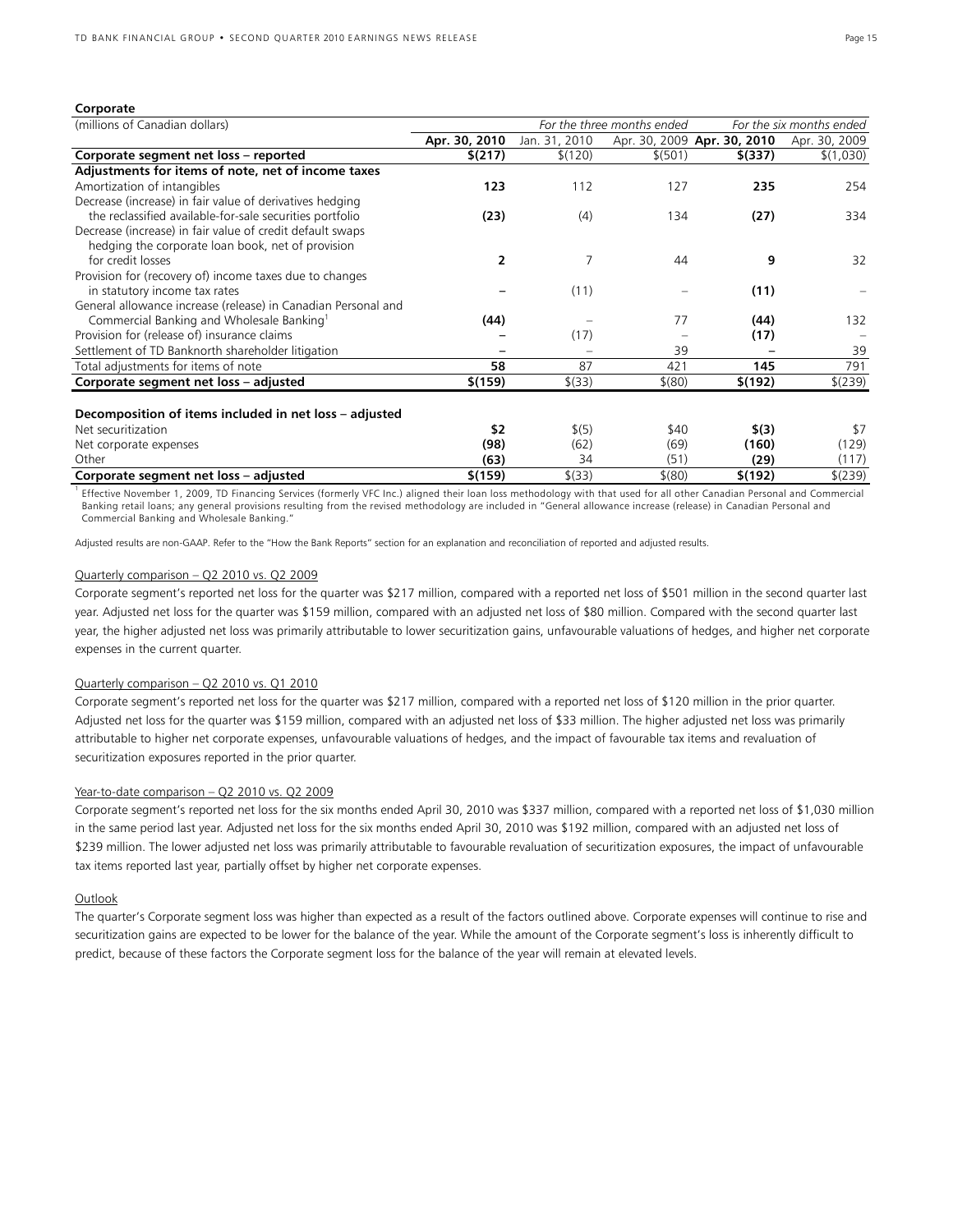# **SHAREHOLDER AND INVESTOR INFORMATION**

#### Shareholder Services

| If you:                                                                                                                                                        | And your inquiry relates to:                                                                                                                                                                                                                                                                                 | <b>Please contact:</b>                                                                                                                                                                                                                                                                                                                                                                        |
|----------------------------------------------------------------------------------------------------------------------------------------------------------------|--------------------------------------------------------------------------------------------------------------------------------------------------------------------------------------------------------------------------------------------------------------------------------------------------------------|-----------------------------------------------------------------------------------------------------------------------------------------------------------------------------------------------------------------------------------------------------------------------------------------------------------------------------------------------------------------------------------------------|
| Are a registered shareholder (your<br>name appears on your TD share certificate)                                                                               | Missing dividends, lost share certificates, estate<br>questions, address changes to the share register,<br>dividend bank account changes, the dividend<br>reinvestment plan, to eliminate duplicate mailings<br>of shareholder materials, or to stop (and resume)<br>receiving Annual and Quarterly Reports. | <b>Transfer Agent:</b><br>CIBC Mellon Trust Company<br>P.O. Box 7010<br>Adelaide Street Postal Station<br>Toronto, Ontario M5C 2W9<br>416-643-5500<br>or toll-free at 1-800-387-0825<br>inquiries@cibcmellon.com or www.cibcmellon.com                                                                                                                                                        |
| Hold your TD shares through the<br><b>Direct Registration System</b><br>in the United States                                                                   | Missing dividends, lost share certificates, estate<br>questions, address changes to the share register, to<br>eliminate duplicate mailings of shareholder<br>materials, or to stop (and resume) receiving Annual<br>and Quarterly Reports.                                                                   | <b>Co-Transfer Agent and Registrar:</b><br><b>BNY Mellon Shareowner Services</b><br>PO Box 358015<br>Pittsburgh, Pennsylvania 15252-8015<br>or<br>480 Washington Boulevard<br>Jersey City, New Jersey 07310<br>1-866-233-4836<br>TDD for hearing impaired: 1-800-231-5469<br>Foreign shareholders: 201-680-6578<br>TDD foreign shareholders: 201-680-6610<br>www.bnymellon.com/shareowner/isd |
| <b>Beneficially own</b> TD shares that are held<br>in the name of an intermediary, such as a<br>bank, a trust company, a securities broker<br>or other nominee | Your TD shares, including questions regarding the<br>dividend reinvestment plan and mailings of<br>shareholder materials                                                                                                                                                                                     | Your intermediary                                                                                                                                                                                                                                                                                                                                                                             |

For all other shareholder inquiries, please contact TD Shareholder Relations at 416-944-6367 or 1-866-756-8936 or email tdshinfo@td.com. Please note that by leaving us an e-mail or voicemail message you are providing your consent for us to forward your inquiry to the appropriate party for response.

General Information Contact Corporate & Public Affairs: 416-982-8578

Products and services: Contact TD Canada Trust, 24 hours a day, seven days a week: 1-866-567-8888 French: 1-866-233-2323 Cantonese/Mandarin: 1-800-328-3698 Telephone device for the deaf: 1-800-361-1180

Internet website: http://www.td.com Internet e-mail: customer.service@td.com

#### Access to Quarterly Results Materials

Interested investors, the media and others may view this second quarter earnings news release, results slides, supplementary financial information, and the Report to Shareholders on the TDBFG website at www.td.com/investor/qr\_2010.jsp.

# Quarterly Earnings Conference Call

TD Bank Financial Group will host an earnings conference call in Toronto, Ontario on May 27, 2010. The call will be webcast live via TDBFG's website at 3 p.m. ET. The call and webcast will feature presentations by TDBFG executives on the Bank's financial results for the second quarter, followed by a question-and-answer period with analysts. The presentation material referenced during the call will be available on the TDBFG website at http://www.td.com/investor/qr\_2010.jsp on May 27, 2010, before 12 p.m. ET. A listen-only telephone line is available at 416-644-3414 or 1-877-974-0445 (toll free).

The webcast and presentations will be archived at http://www.td.com/investor/qr\_2010.jsp. Replay of the teleconference will be available from 6 p.m. ET on May 27, 2010, until June 27, 2010, by calling 416-640-1917 or 1-877-289-8525 (toll free). The passcode is 4286931#.